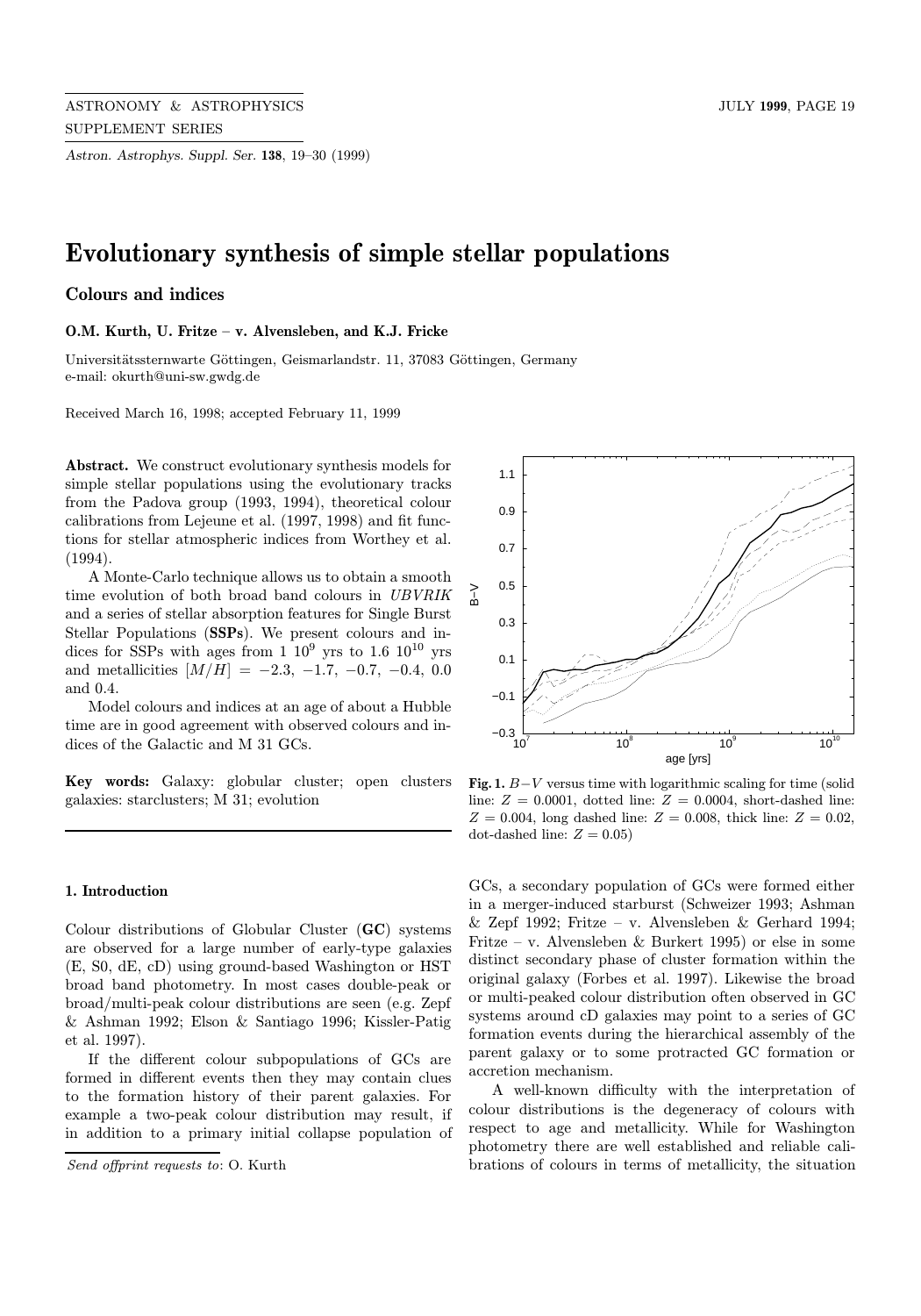

Fig. 2.  $V - I$  versus time with logarithmic scaling for time



Fig. 3.  $B - V$  colour versus metallicity for observerd clusters (stars) from Harris with  $E(B - V) < 0.4$  and models at 10 (squares),12 (diamonds) and 15 (circles) Gyrs with  $\eta = 0.35$ . The observed colours have been deredened

with HST broad band observations of GC systems is less clear. A better understanding of the formation of composite GC systems would be possible if separate age and metallicity distributions could be disentangled from an observed colour distribution.

A second issue concerns the interpretation of colours for young star cluster systems detected with HST in many interacting and starburst galaxies. The question is, if these YSC systems – at least some fraction of them – are the progenitors of GC systems. In an attempt to answer this question star clusters are being imaged with HST in an age sequence of interacting galaxies – from early stages of interaction through merger remnants up to E/S0s



Fig. 4. Same as Fig. 3, but for  $V-I$ 



Fig. 5. Mg<sub>2</sub> versus metallicity for observerd clusters *(stars)* and models at 10 (squares), 12 (diamonds) and 15 (circles) Gyrs with  $\eta = 0.35$ . The observed indices are from Burstein, their metallicities from Harris

(e.g. Schweizer et al. 1996; Whitmore et al. 1995; Miller et al. 1997). With 10 m class telescopes, spectroscopy of the brighter members of young star cluster populations is becoming possible (Kissler-Patig et al. 1998; Brodie et al. 1998, but see also  $4-5$  m class spectra by Schweizer  $\&$ Seitzer 1993 or Zepf et al. 1995). Spectroscopy will only be possible for a subsample of YSCs. Thus the determination of ages and metallicities from broad band colors will still be necessary.

It is thus desirable to study the evolution of broad band colours and absorption indices for single burst stellar populations of various metallicities using the most recent and complete stellar evolutionary tracks as well as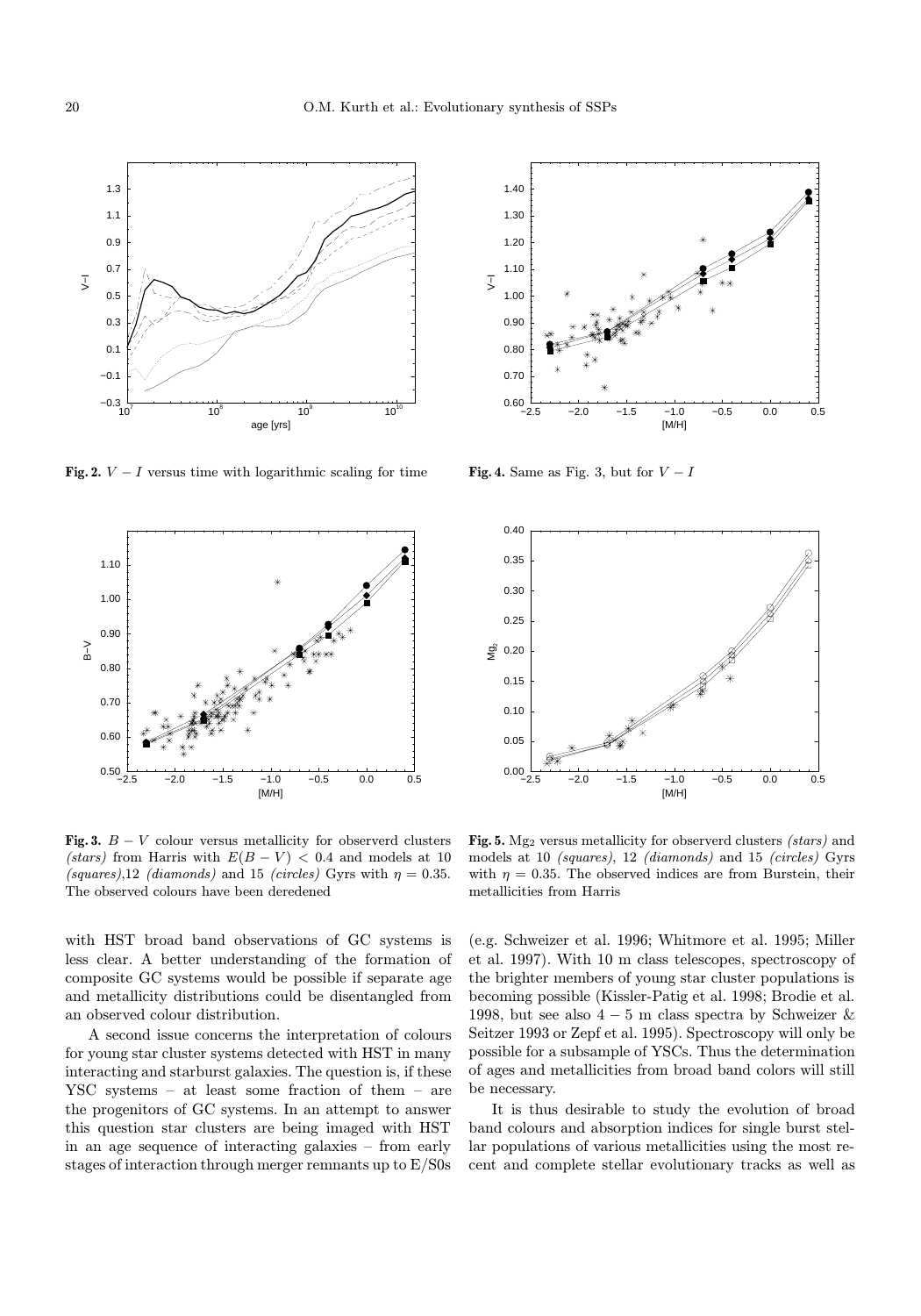

Fig. 6. Same as Fig. 5, but for Fe5270



Fig. 7. The  $H_\beta$  index against Mg<sub>2</sub> index for observations of Galactic GCs (stars), M 31 GCs (crosses) and models

careful colour and index calibrations.This allows one to obtain theoretical calibrations of broad band colours and indices in terms of metallicity over the full range of ages under investigation, i.e. from  $10^7$  yr to a Hubble time.

Since theoretical calculations for the evolution of stars are only available for a discrete grid of masses, some means for obtaining a smooth evolution of the composite population is needed. Applying the tracks as they are would create discontinuities because all stars of a given mass would reach the giant branch at the same time, dominating the integrated light until they die. This effect is large for populations with stars that have about the same age. The effect also increases with age of the whole population, since the differences in both the lifetimes and luminosities



Fig. 8. Same as Fig. 7 but for the Fe5335 index



Fig. 9. Same as Fig. 7 but for the  $TiO<sub>1</sub>$  index

between the main sequence and the later stages increase with decreasing mass.

For this work, we use the Monte Carlo method to bypass this problem while still avoiding the interpolation of tracks with its accompanying danger of creating artificial states. This is described in detail in Sect. 2.3.

The star formation history of any stellar system can be described by a superposition of SSP models of different ages and metallicities. An example of this is given by Cellone & Forte et al. (1996) in their study of Low Surface Brightness galaxies or Contardo et al. (1998) who investigate the formation and evolution of galaxies in a cosmological scenario.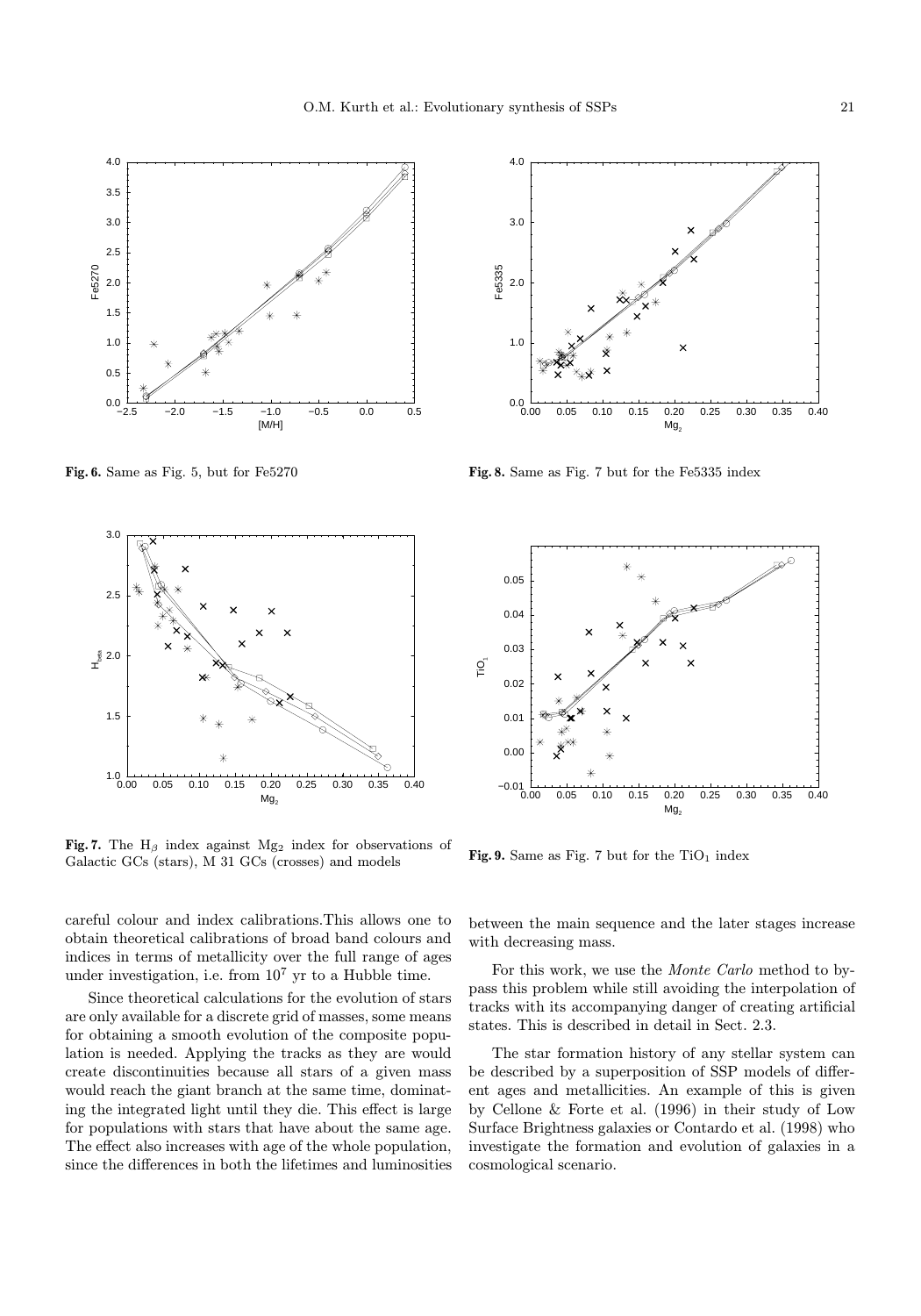

Fig. 10. The  $Mg_2$  index against metallicity for various ages. Thin solid line: 0.5 Gyrs, dotted line: 1 Gyr, dashed: 2 Gyrs, long dashed: 4 Gyrs, dot dashed: 8 Gyrs, thick solid line: 12 Gyrs



Fig. 11. Comparison of  $B - V$  against age predicted with our models with those of other authors

#### 2. Model description

#### 2.1. Input physics

We use the evolutionary tracks of the Padova group (Bressan et al. 1993; Fagotto et al. 1994a, 1994b, 1994c; Hereafter referred to as the Padova tracks). The Padova group gives effective temperatures and luminosities as a function of time for many masses  $(0.6 - 120 M_{\odot})$  and a metallicity range from  $Z = 0.0001$  to  $Z = 0.05$ . Their tracks include all stages in stellar evolution from the zero age main sequence to the tip of the RGB and from the zero age horizontal branch to the tip of the EAGB. For the stellar mass loss we use the method described in Bressan et al. (1993) with Reimers law.



Fig. 12. Comparison of the  $Mg_2$  index against age as predicted with our models to those of other authors

For lower masses (0.08  $M_{\odot}$  to 0.5  $M_{\odot}$ ) we use the calculations from Chabrier & Baraffe (1997). They based their calculation on a new description of the interiour of low mass objects and use non-grey atmospheres. Since their grid in metallicity does not match the grid of the Padova group we have linearly interpolated the values for  $[M/H] = -1.7$ ,  $[M/H] = -0.7$  and  $[M/H] = -0.4$  while for  $[M/H] = -2.3$  and  $[M/H] = 0.4$  we used the calculations for  $[M/H] = -2.0$  and  $[M/H] = 0$ , respectively. The contributions of these low mass stars to the integrated light is very low, therefore the error should be small.

To obtain synthetic colours, the conversion from theoretical quantities to observable quantities is very important. The evolutionary tracks for stars give effective temperatures, bolometric luminosities and gravities at the surface of stars of different masses as a function of time. These values have to be converted to colours in the various bands and to atmospheric indices of the evolutionary states.

For the fluxes and colours we use the theoretical library of model atmosphere spectra for various metallicities of Lejeune et al. (1997, 1998) Lejeune et al. have assembled a coherent library of synthetic stellar atmosphere calculations from Kurucz (see e.g. Kurucz 1979); Fluks et al. (1994); Bessell et al. (1989, 1991). The library has an effective temperature range from  $T_{\text{eff}} = 2000 \text{ K}$  to 50000 K and covers a broad range of metallicities. To cope with discrepancies between colours derived from model atmosphere spectra and observed colours, they correct (i.e. bend) the model spectra to give agreement with observed colours for  $U$  through  $K$ . To fit their metallicity grid to that of the stellar evolutionary tracks, colours and bolometric corrections are interpolated linearly.

For a series of absorption indices, the empirical functions of Worthey et al. (1994) are used. Worthey et al.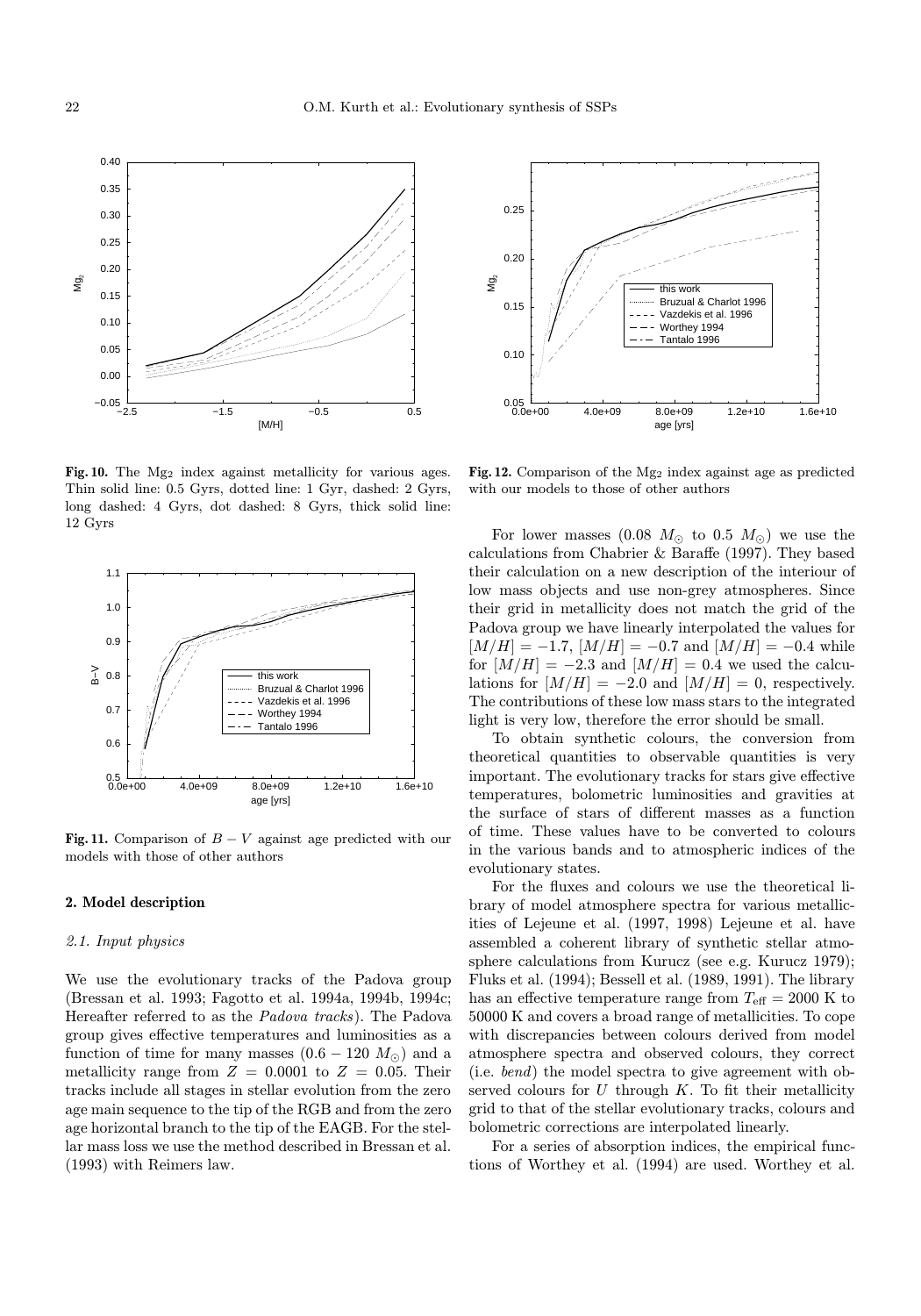**Table 1.** The model colours. Time is in years.  $U, B$  and  $V$  are in the Johnson system,  $R$  and  $I$  in the Cousins system,  $K$  as in Bessell & Brett (1988)

| time                | $U-\overline{B}$ | $\overline{B}$ –<br>$\overline{V}$ | $V -$<br>$\boldsymbol{R}$ | V<br>I  | V<br>$- K$ |
|---------------------|------------------|------------------------------------|---------------------------|---------|------------|
|                     |                  | $Z = 0.0001$                       |                           |         |            |
|                     |                  |                                    |                           |         |            |
| $1.0 10^7$          | $-0.80$          | 0.05                               | 0.14                      | 0.34    | 0.99       |
| $2.0\ 10^7$         | $-0.90$          | $-0.22$                            | $-0.09$                   | $-0.18$ | $-0.41$    |
| $3.0\;10^7$         | $-0.76$          | $-0.17$                            | $-0.06$                   | $-0.11$ | $-0.19$    |
| $4.0\ 10^7$         | $-0.65$          | $-0.14$                            | $-0.04$                   | $-0.06$ | $-0.03$    |
| $5.0\ 10^7$         | $-0.60$          | $-0.12$                            | $-0.03$                   | $-0.04$ | 0.03       |
| $6.0 10^{7}$        | $-0.57$          | $-0.11$                            | $-0.03$                   | $-0.03$ | 0.06       |
| $7.0~10^7$          | $-0.55$          | $-0.10$                            | $-0.02$                   | $-0.01$ | 0.15       |
| $8.0 \; 10^7$       | $-0.53$          | $-0.09$                            | $-0.01$                   | 0.02    | 0.23       |
| $9.0\ 10^7$         | $-0.51$          | $-0.07$                            | 0.01                      | 0.05    | 0.32       |
| $1.0\ 10^8$         | $-0.49$          | $-0.06$                            | 0.02                      | 0.07    | 0.40       |
| $2.0\ 10^8$         | $-0.39$          | 0.06                               | 0.10                      | 0.25    | 0.88       |
| $3.0 \; 10^8$       | $-0.30$          | 0.08                               | 0.11                      | 0.27    | 0.91       |
| $4.0~10^8$          | $-0.21$          | 0.08                               | 0.11                      | 0.27    | 0.89       |
| $5.0\ 10^8$         | $-0.17$          | 0.10                               | 0.11                      | 0.28    | 0.91       |
| $6.0 10^8$          | $-0.12$          | 0.11                               | 0.12                      | 0.29    | 0.91       |
| $7.0~10^8$          | $-0.09$          | 0.11                               | 0.12                      | 0.28    | 0.88       |
| $8.0~10^8$          | $-0.06$          | 0.15                               | 0.14                      | 0.34    | 0.99       |
| $9.0\ 10^8$         | $-0.02$          | 0.10                               | 0.09                      | 0.23    | 0.74       |
| $1.0~10^{9}$        | $-0.08$          | 0.19                               | 0.16                      | 0.38    | 1.11       |
| 1.0 10 <sup>9</sup> | $-0.08$          | 0.19                               | 0.16                      | 0.38    | 1.11       |
| $2.0~10^{9}$        | $-0.02$          | 0.38                               | 0.27                      | 0.58    | 1.51       |
| $3.010^{9}$         | $-0.01$          | 0.43                               | 0.29                      | 0.63    | 1.59       |
| $4.0~10^{9}$        | $-0.01$          | 0.48                               | 0.32                      | 0.68    | 1.67       |
| $5.0~10^{9}$        | $-0.01$          | 0.51                               | 0.34                      | 0.71    | 1.73       |
| $6.010^{9}$         | $-0.02$          | 0.54                               | 0.35                      | 0.73    | 1.77       |
| $7.010^{9}$         | $-0.02$          | 0.56                               | 0.36                      | 0.75    | 1.81       |
| $8.0 10^9$          | $-0.03$          | 0.58                               | 0.37                      | 0.77    | 1.84       |
| $9.0~10^{9}$        | $-0.03$          | 0.59                               | 0.38                      | 0.78    | 1.86       |
| $1.0~10^{10}$       | $-0.02$          | 0.60                               | 0.38                      | 0.79    | 1.88       |
| $1.1~10^{10}$       | $-0.02$          | 0.60                               | 0.38                      | 0.80    | 1.90       |
| $1.2~10^{10}$       | $-0.01$          | 0.60                               | 0.39                      | 0.80    | 1.91       |
| $1.3\ 10^{10}$      | 0.00             | 0.60                               | 0.39                      | 0.81    | 1.93       |
| $1.4~10^{10}$       | 0.00             | 0.60                               | 0.39                      | 0.81    | 1.93       |
| $1.5\ 10^{10}$      | 0.00             | 0.60                               | 0.39                      | 0.81    | 1.95       |
| $1.6\ 10^{10}$      | $-0.01$          | 0.59                               | 0.39                      | 0.82    | 1.95       |

supply fitting functions that give index strength as a function of  $T_{\text{eff}}$ , log g, and [Fe/H]. These were obtained from observations of 460 stars, covering a large range in the above parameters.

#### 2.2. Model parameters

Once the input physics database is defined, the only free parameters in an evolutionary synthesis calculation for an SSP are those describing the initial mass function IMF.

The IMF can be expressed as:

$$
\phi(m)\mathrm{d}m \propto m^{-(1+x)}\mathrm{d}m\tag{1}
$$

where the precise exponent  $x$  is observationally still somewhat controversal. For globular clusters, Chabrier & Méra

**Table 2.** Continuation of Table 1 for  $Z = 0.0004$ 

| time                | $- B$<br>$\overline{U}$ - | $B \cdot$<br>V | V<br>$\boldsymbol{R}$ | $\,V$ .<br>- I | $\,V$ .<br>$-K$ |  |  |
|---------------------|---------------------------|----------------|-----------------------|----------------|-----------------|--|--|
|                     |                           | Ζ              | $= 0.0004$            |                |                 |  |  |
|                     |                           |                |                       |                |                 |  |  |
| $1.0 \; 10^7$       | $-0.96$                   | $-0.19$        | $-0.04$               | $-0.07$        | $-0.01$         |  |  |
| $2.0\ 10^7$         | $-0.80$                   | $-0.14$        | $-0.03$               | $-0.02$        | 0.21            |  |  |
| $3.0\ 10^7$         | $-0.67$                   | $-0.08$        | 0.02                  | 0.09           | 0.55            |  |  |
| $4.0~10^7$          | $-0.59$                   | $-0.04$        | 0.05                  | 0.14           | 0.66            |  |  |
| $5.0 10^7$          | $-0.54$                   | $-0.03$        | 0.05                  | 0.14           | 0.66            |  |  |
| $6.0 10^{7}$        | $-0.51$                   | $-0.03$        | 0.05                  | 0.14           | 0.62            |  |  |
| $7.0 \; 10^7$       | $-0.47$                   | $-0.02$        | 0.05                  | 0.15           | 0.64            |  |  |
| $8.0 \; 10^7$       | $-0.44$                   | $-0.01$        | 0.06                  | 0.16           | 0.66            |  |  |
| $9.0\ 10^7$         | $-0.41$                   | 0.00           | 0.06                  | 0.17           | 0.69            |  |  |
| $1.0 10^8$          | $-0.39$                   | 0.01           | 0.07                  | 0.18           | 0.71            |  |  |
| $2.010^8$           | $-0.25$                   | 0.07           | 0.10                  | 0.25           | 0.85            |  |  |
| $3.0 10^8$          | $-0.16$                   | 0.11           | 0.12                  | 0.30           | 0.95            |  |  |
| $4.0~10^8$          | $-0.11$                   | 0.14           | 0.14                  | 0.33           | 0.99            |  |  |
| $5.0 10^8$          | $-0.10$                   | 0.16           | 0.14                  | 0.34           | 1.00            |  |  |
| $6.0 10^8$          | $-0.09$                   | 0.19           | 0.16                  | 0.37           | 1.06            |  |  |
| $7.010^8$           | $-0.09$                   | 0.22           | 0.18                  | 0.41           | 1.12            |  |  |
| $8.0 10^8$          | $-0.09$                   | 0.25           | 0.20                  | 0.44           | 1.17            |  |  |
| $9.0~10^8$          | $-0.09$                   | 0.27           | 0.21                  | 0.47           | 1.23            |  |  |
| $1.0 10^{9}$        | $-0.10$                   | 0.29           | 0.22                  | 0.49           | 1.26            |  |  |
| $1.0 10^{9}$        | $-0.10$                   | 0.29           | 0.22                  | 0.49           | 1.26            |  |  |
| $2.010^{9}$         | 0.01                      | 0.46           | 0.32                  | 0.67           | 1.69            |  |  |
| $3.0 10^{9}$        | 0.01                      | 0.50           | 0.33                  | 0.70           | 1.74            |  |  |
| $4.0~10^{9}$        | 0.00                      | 0.54           | 0.35                  | 0.73           | 1.80            |  |  |
| $5.0 10^9$          | $-0.01$                   | 0.57           | 0.36                  | 0.76           | 1.84            |  |  |
| $6.0 10^{9}$        | $-0.01$                   | 0.60           | 0.38                  | 0.79           | 1.89            |  |  |
| $7.010^{9}$         | $-0.02$                   | 0.61           | 0.39                  | 0.81           | 1.92            |  |  |
| $8.0~10^{9}$        | $-0.02$                   | 0.63           | 0.40                  | 0.82           | 1.95            |  |  |
| 9.0 10 <sup>9</sup> | $-0.02$                   | 0.64           | 0.41                  | 0.84           | 1.98            |  |  |
| $1.0\ 10^{10}$      | $-0.02$                   | 0.65           | 0.41                  | 0.85           | 2.00            |  |  |
| $1.1~10^{10}$       | $-0.02$                   | 0.66           | 0.42                  | 0.85           | 2.01            |  |  |
| $1.2~10^{10}$       | $-0.01$                   | 0.67           | 0.42                  | 0.87           | 2.04            |  |  |
| $1.3~10^{10}$       | $-0.01$                   | 0.67           | 0.42                  | 0.87           | 2.05            |  |  |
| $1.4~10^{10}$       | 0.00                      | 0.67           | 0.43                  | 0.88           | 2.06            |  |  |
| $1.5\,\,10^{10}$    | 0.01                      | 0.65           | 0.42                  | 0.87           | 2.05            |  |  |
| $1.6~10^{10}$       | 0.02                      | 0.66           | 0.42                  | 0.88           | 2.07            |  |  |

(1997) find slopes between 0.5 and 1.5, independent of metallicity. In this paper we use the standard Salpeter IMF with a slope of 1.35. Variations in the slope within the mentioned range have only a small effect on the colours and indices. The low mass cut-off corresponds to the hydrogen-burning limit, which is dependent on the metallicity as shown in Chabrier & Baraffe (1997). It ranges from 0.083  $M_{\odot}$  for  $[M/H] = -2.0$  to 0.075  $M_{\odot}$ for  $[M/H] = 0$ .

### 2.3. Numerical method

The SSP models presented here are single metallicity single burst models where SF occurs in one timestep, i.e. during the first  $10^7$  yr. The exact duration of this burst does not affect the properties of our SSPs at ages of a few Gyr.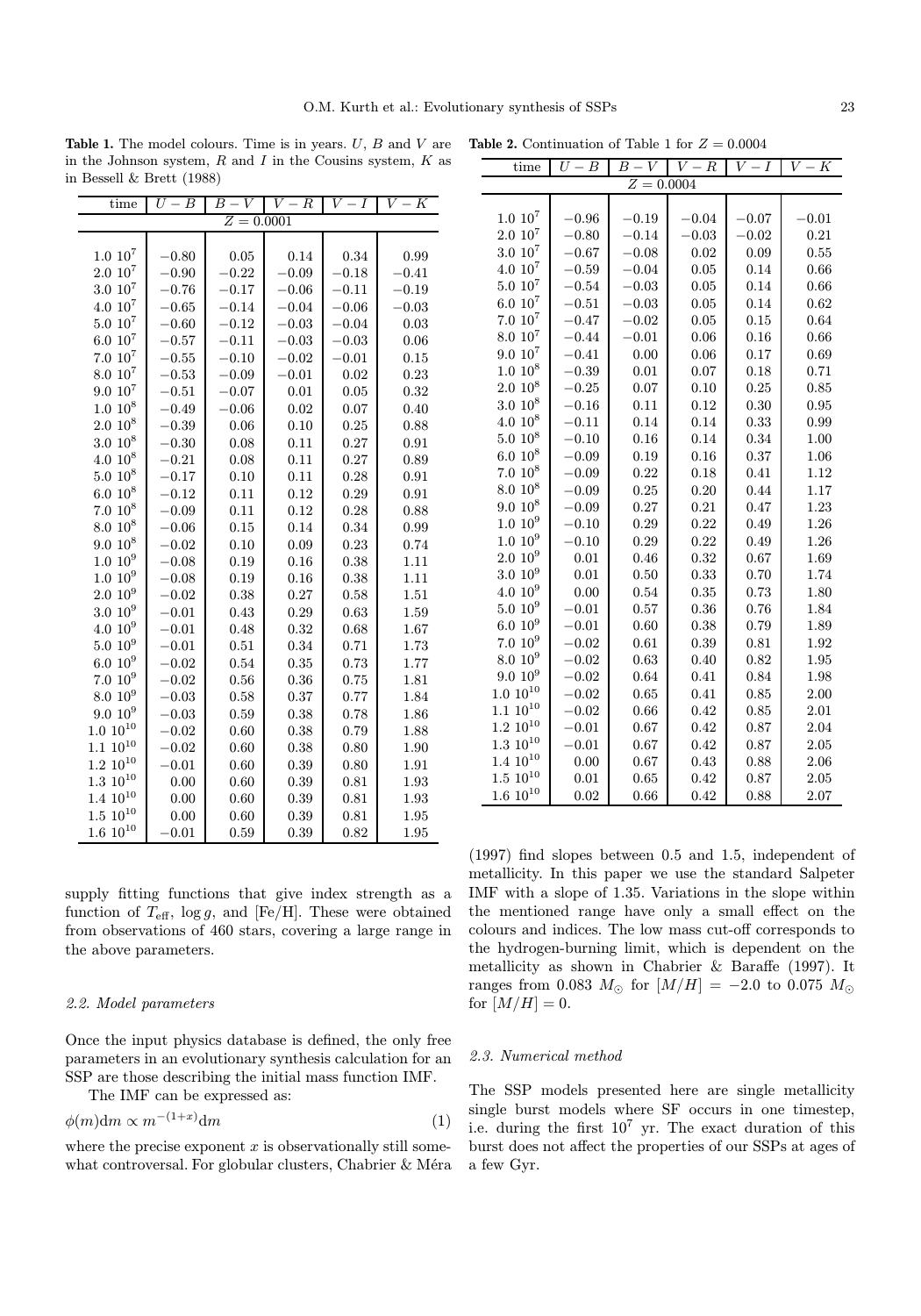$\overline{a}$ 

**Table 3.** Continuation of Table 1 for  $Z = 0.004$ 

| time                | $U - B$  | $B -$<br>V  | $\overline{V-R}$ | $\overline{I}$<br>V | $V - K$  |
|---------------------|----------|-------------|------------------|---------------------|----------|
|                     |          | $Z = 0.004$ |                  |                     |          |
|                     |          |             |                  |                     |          |
| $1.0 \; 10^7$       | $-0.85$  | $-0.13$     | $-0.01$          | 0.01                | 0.32     |
| $2.0 \; 10^7$       | $-0.72$  | $-0.01$     | 0.12             | 0.32                | 1.26     |
| $3.0\ 10^7$         | $-0.61$  | 0.04        | 0.16             | 0.41                | 1.49     |
| $4.0~10^7$          | $-0.50$  | 0.13        | 0.21             | 0.50                | 1.64     |
| $5.0 \; 10^7$       | $-0.44$  | 0.13        | 0.19             | 0.47                | 1.56     |
| $6.0 10^7$          | $-0.42$  | 0.10        | 0.16             | 0.39                | 1.38     |
| $7.0 \; 10^7$       | $-0.40$  | 0.09        | 0.15             | 0.36                | $1.31\,$ |
| $8.0 10^7$          | $-0.38$  | 0.09        | 0.14             | 0.35                | $1.26\,$ |
| $9.0\;10^7$         | $-0.36$  | 0.09        | 0.14             | 0.35                | 1.26     |
| $1.0 \, 10^8$       | $-0.33$  | 0.10        | 0.14             | 0.35                | 1.26     |
| $2.0\;10^8$         | $-0.21$  | 0.14        | 0.15             | 0.35                | 1.20     |
| $3.0\ 10^8$         | $-0.13$  | 0.20        | 0.18             | 0.43                | 1.32     |
| $4.0~10^8$          | $-0.08$  | 0.23        | 0.20             | 0.46                | 1.37     |
| $5.0 10^8$          | $-0.02$  | 0.27        | 0.21             | 0.48                | 1.39     |
| $6.0 10^8$          | 0.02     | 0.28        | 0.22             | 0.48                | 1.37     |
| $7.0~10^8$          | 0.06     | 0.32        | 0.23             | 0.51                | 1.42     |
| $8.0 \ 10^8$        | $0.09\,$ | 0.35        | 0.25             | 0.54                | 1.48     |
| $9.0~10^8$          | 0.11     | 0.39        | 0.27             | 0.57                | 1.54     |
| $1.0~10^{9}$        | 0.10     | 0.41        | 0.27             | 0.59                | 1.54     |
| $1.0~10^{9}$        | 0.10     | 0.41        | 0.27             | 0.59                | 1.54     |
| $2.010^{9}$         | 0.15     | 0.64        | 0.40             | 0.82                | 2.08     |
| $3.0 10^9$          | 0.18     | 0.74        | 0.45             | 0.92                | 2.27     |
| $4.0~10^{9}$        | 0.16     | 0.75        | 0.46             | 0.94                | 2.30     |
| $5.0\ 10^9$         | 0.17     | 0.77        | 0.47             | 0.97                | 2.36     |
| 6.0 10 <sup>9</sup> | 0.18     | 0.79        | 0.48             | 1.00                | 2.42     |
| $7.010^{9}$         | 0.20     | 0.81        | 0.50             | 1.02                | 2.46     |
| $8.0~10^{9}$        | 0.21     | 0.82        | 0.50             | 1.03                | 2.48     |
| $9.0~10^{9}$        | 0.22     | 0.83        | 0.51             | 1.05                | 2.52     |
| $1.0~10^{10}$       | 0.23     | 0.84        | 0.51             | 1.06                | 2.54     |
| $1.1~10^{10}$       | 0.24     | 0.85        | 0.52             | 1.07                | 2.56     |
| $1.2~10^{10}$       | 0.24     | 0.85        | 0.53             | 1.08                | 2.59     |
| $1.3\ 10^{10}$      | 0.26     | 0.86        | 0.53             | 1.10                | 2.64     |
| $1.4~10^{10}$       | 0.25     | 0.86        | 0.53             | 1.10                | 2.63     |
| $1.5\ 10^{10}$      | 0.25     | 0.86        | 0.53             | 1.10                | 2.64     |
| $1.6~10^{10}$       | 0.26     | 0.86        | 0.54             | 1.11                | 2.66     |

**Table 4.** Continuation of Table 1 for  $Z = 0.008$ 

| time                | $\overline{B}$<br>$U -$ | $\overline{B}$ $-$<br>$\overline{V}$ | $\overline{V}$ -<br>$\overline{R}$ | $\overline{V}$<br>$\overline{I}$ | $\overline{K}$<br>$\overline{V}$ |
|---------------------|-------------------------|--------------------------------------|------------------------------------|----------------------------------|----------------------------------|
|                     |                         | $Z = 0.008$                          |                                    |                                  |                                  |
|                     |                         |                                      |                                    |                                  |                                  |
| $1.0 \; 10^7$       | $-0.88$                 | $-0.08$                              | 0.04                               | 0.13                             | 0.66                             |
| $2.0\;10^{7}$       | $-0.71$                 | $-0.04$                              | 0.10                               | 0.28                             | 1.31                             |
| $3.0\ 10^7$         | $-0.59$                 | 0.01                                 | 0.14                               | 0.38                             | 1.51                             |
| $4.0\;10^{7}$       | $^{ -0.51}$             | 0.03                                 | 0.14                               | 0.39                             | 1.52                             |
| $5.0 10^7$          | $-0.46$                 | 0.04                                 | 0.14                               | 0.37                             | 1.45                             |
| $6.0 10^{7}$        | $-0.43$                 | 0.04                                 | 0.13                               | 0.33                             | 1.32                             |
| $7.0\ 10^7$         | $-0.39$                 | 0.05                                 | 0.12                               | 0.32                             | 1.27                             |
| $8.0 10^7$          | $-0.36$                 | 0.05                                 | 0.12                               | 0.31                             | 1.22                             |
| $9.0 10^7$          | $-0.34$                 | 0.07                                 | 0.12                               | 0.31                             | 1.22                             |
| $1.0 \; 10^8$       | $-0.32$                 | 0.08                                 | 0.13                               | 0.32                             | 1.23                             |
| $2.0\ 10^8$         | $-0.21$                 | 0.15                                 | 0.16                               | 0.39                             | 1.29                             |
| $3.0 10^8$          | $-0.10$                 | 0.20                                 | 0.19                               | 0.43                             | 1.35                             |
| $4.0 10^8$          | $-0.01$                 | 0.23                                 | 0.19                               | 0.44                             | 1.37                             |
| $5.0\ 10^8$         | 0.06                    | 0.28                                 | 0.21                               | 0.47                             | 1.42                             |
| $6.0 10^8$          | 0.10                    | 0.32                                 | 0.23                               | 0.50                             | 1.46                             |
| $7.0\ 10^8$         | 0.13                    | 0.36                                 | 0.25                               | 0.53                             | 1.50                             |
| $8.0 10^8$          | 0.15                    | 0.40                                 | 0.27                               | 0.57                             | 1.56                             |
| $9.0 10^8$          | 0.17                    | 0.46                                 | 0.29                               | 0.62                             | 1.66                             |
| $1.0 10^{9}$        | 0.16                    | 0.47                                 | 0.29                               | 0.62                             | 1.63                             |
| 1.0 10 <sup>9</sup> | 0.16                    | 0.47                                 | 0.29                               | 0.62                             | 1.63                             |
| $2.010^{9}$         | 0.18                    | 0.71                                 | 0.44                               | 0.91                             | 2.31                             |
| $3.0 10^{9}$        | 0.24                    | 0.80                                 | 0.49                               | 1.01                             | 2.52                             |
| $4.010^{9}$         | 0.22                    | 0.79                                 | 0.48                               | 1.01                             | 2.54                             |
| $5.0\ 10^9$         | 0.23                    | 0.81                                 | 0.49                               | 1.03                             | 2.60                             |
| $6.0 10^{9}$        | 0.28                    | 0.85                                 | 0.52                               | 1.08                             | 2.71                             |
| $7.010^{9}$         | 0.30                    | 0.86                                 | 0.52                               | 1.09                             | 2.74                             |
| $8.0 10^{9}$        | 0.32                    | 0.88                                 | 0.53                               | 1.11                             | 2.77                             |
| $9.010^{9}$         | 0.33                    | 0.89                                 | 0.53                               | 1.11                             | 2.76                             |
| $1.0 10^{10}$       | 0.35                    | 0.90                                 | 0.54                               | 1.13                             | 2.81                             |
| $1.1~10^{10}$       | 0.37                    | 0.91                                 | 0.55                               | 1.15                             | 2.84                             |
| $1.2~10^{10}$       | 0.39                    | 0.92                                 | 0.56                               | 1.17                             | 2.89                             |
| $1.3\ 10^{10}$      | 0.41                    | 0.93                                 | 0.56                               | 1.16                             | 2.87                             |
| $1.4~10^{10}$       | 0.42                    | 0.94                                 | 0.56                               | 1.19                             | 2.94                             |
| $1.5\ 10^{10}$      | 0.42                    | 0.93                                 | 0.56                               | 1.19                             | 2.96                             |
| $1.6~10^{10}$       | 0.42                    | 0.94                                 | 0.57                               | 1.20                             | 2.94                             |

Theoretical stellar tracks are supplied for discrete stellar masses only. In real stellar systems, the mass distribution is expected to be continuous. Using only the discrete mass grid of the track libraries would result in severe discontinuities, since all stars of a given mass would move to the red giant branch and die at the same time. We would see many "bumps" in the luminosity and colour evolution of the stellar population. This effect is large for SSPs where all stars have about the same age. For continuous star formation rates (as in e.g. late spirals) the evolution is much smoother as expected.

To avoid the discontinuity problem we use a Monte-Carlo-method to calculate the distribution of stars in the HRD at each timestep of our evolutionary synthesis model. This method was developed by Loxen (1992, 1997). For this method, no isochrones with interpolated stellar evolutionary tracks are needed. Instead, at each

timestep a large grid in stellar masses and ages is created. The grid is created randomly, hence the Monte-Carlo designation. Each cell in this grid has a size  $\Delta m \cdot \Delta t$  in the 2-dimensional mass - time space. The grid ranges in mass from the lower mass to upper mass cutoff. In the case of an SSP the grid ranges in time from zero to the end of the burst, while for a continous SFR this would be from zero to the model age. Each cell represents a pseudo star, which is weighted with the value of the initial mass function (IMF) and the value of the star formation rate (SFR) at the position of the cell. This weight is given by

$$
w = \Delta m \cdot \phi(m) \cdot \Delta t \cdot \psi(t), \qquad (2)
$$

where  $\phi(m)$  is the value of the IMF at the mass of the pseudo star and  $\psi(t)$  is the star formation rate at the time the pseudo star is born. In the case of an SSP, the function  $\psi(t)$  is constant over the time of the burst and then equal to zero. The unit of the value  $w$  is *number of*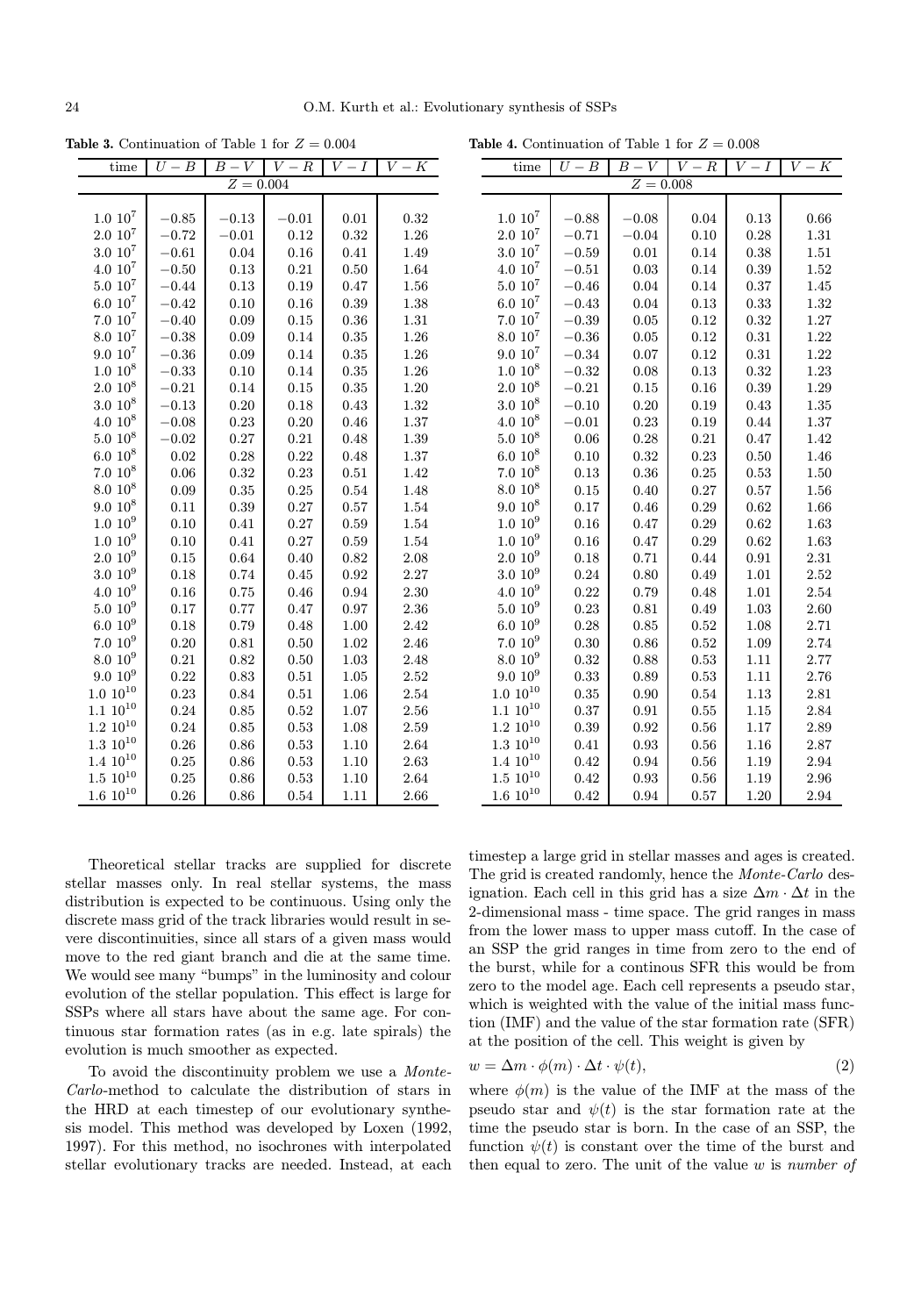$\overline{a}$ 

**Table 5.** Continuation of Table 1 for  $Z = 0.02$ 

| time                | $U-B$   | $B-V$      | $V-R$ | $V-I$ | $V-K$    |
|---------------------|---------|------------|-------|-------|----------|
|                     |         | $Z = 0.02$ |       |       |          |
|                     |         |            |       |       |          |
| $1.0 \; 10^7$       | $-0.93$ | $-0.14$    | 0.02  | 0.12  | 0.95     |
| $2.0\ 10^7$         | $-0.70$ | 0.05       | 0.22  | 0.62  | 2.23     |
| $3.0\ 10^7$         | $-0.64$ | 0.04       | 0.20  | 0.58  | 2.16     |
| $4.0~10^7$          | $-0.56$ | 0.04       | 0.18  | 0.49  | 1.90     |
| $5.0\ 10^7$         | $-0.50$ | 0.07       | 0.18  | 0.47  | 1.78     |
| $6.0\ 10^{7}$       | $-0.46$ | 0.07       | 0.17  | 0.42  | 1.61     |
| $7.0\ 10^7$         | $-0.42$ | 0.09       | 0.17  | 0.42  | 1.59     |
| $8.0 \; 10^7$       | $-0.40$ | 0.09       | 0.16  | 0.40  | 1.54     |
| $9.0\ 10^7$         | $-0.37$ | 0.09       | 0.16  | 0.40  | 1.53     |
| $1.0~10^{8}$        | $-0.34$ | 0.10       | 0.16  | 0.40  | 1.53     |
| $2.0~10^8$          | $-0.15$ | 0.14       | 0.15  | 0.37  | 1.41     |
| $3.0\ 10^8$         | $-0.01$ | 0.20       | 0.18  | 0.41  | 1.45     |
| $4.0~10^8$          | 0.10    | 0.27       | 0.20  | 0.46  | 1.50     |
| $5.0 10^8$          | 0.16    | 0.32       | 0.23  | 0.51  | 1.55     |
| $6.0 10^8$          | 0.20    | 0.40       | 0.26  | 0.56  | 1.63     |
| $7.0~10^8$          | 0.21    | 0.46       | 0.29  | 0.60  | 1.69     |
| $8.0 \ 10^8$        | 0.21    | 0.51       | 0.31  | 0.64  | 1.76     |
| $9.0\ 10^8$         | 0.22    | 0.56       | 0.33  | 0.68  | 1.82     |
| $1.0~10^{9}$        | 0.18    | 0.56       | 0.33  | 0.68  | 1.80     |
| $1.0~10^{9}$        | 0.18    | $0.56\,$   | 0.33  | 0.68  | 1.80     |
| $2.0~10^{9}$        | 0.26    | 0.77       | 0.47  | 0.98  | 2.58     |
| $3.0 10^{9}$        | 0.37    | 0.87       | 0.52  | 1.09  | 2.85     |
| $4.0~10^{9}$        | 0.40    | 0.90       | 0.54  | 1.11  | 2.93     |
| $5.0\ 10^9$         | 0.43    | 0.92       | 0.55  | 1.14  | 2.99     |
| 6.0 10 <sup>9</sup> | 0.46    | 0.94       | 0.56  | 1.16  | 3.05     |
| $7.0\ 10^9$         | 0.47    | 0.94       | 0.56  | 1.17  | 3.06     |
| $8.0~10^{9}$        | 0.50    | 0.95       | 0.57  | 1.18  | $3.08\,$ |
| $9.0~10^{9}$        | 0.53    | 0.97       | 0.58  | 1.21  | 3.14     |
| $1.0~10^{10}$       | 0.56    | 0.99       | 0.58  | 1.22  | 3.18     |
| $10^{10}$<br>1.1    | 0.59    | 1.00       | 0.59  | 1.24  | 3.25     |
| $1.2 \ 10^{10}$     | 0.61    | 1.01       | 0.60  | 1.25  | 3.23     |
| $1.3\ 10^{10}$      | 0.64    | 1.02       | 0.60  | 1.25  | 3.21     |
| $1.4 \,\, 10^{10}$  | 0.66    | 1.03       | 0.61  | 1.27  | 3.29     |
| $1.5 \,\, 10^{10}$  | 0.68    | 1.04       | 0.61  | 1.28  | 3.27     |
| $1.6\ 10^{10}$      | 0.70    | 1.05       | 0.62  | 1.29  | 3.34     |

**Table 6.** Continuation of Table 1 for  $Z = 0.05$ 

| time                | $U-B$       | В<br>V                | V<br>$\boldsymbol{R}$ | V<br>$\overline{I}$ | V<br>$\overline{K}$ |
|---------------------|-------------|-----------------------|-----------------------|---------------------|---------------------|
|                     |             | $\overline{Z} = 0.05$ |                       |                     |                     |
|                     |             |                       |                       |                     |                     |
| $1.0\ 10^7$         | $-0.95$     | $-0.18$               | $-0.01$               | 0.18                | 1.74                |
| $2.0\ 10^7$         | $-0.77$     | $-0.14$               | 0.04                  | 0.52                | 3.07                |
| $3.0\ 10^7$         | $-0.65$     | $-0.09$               | 0.07                  | 0.49                | 2.64                |
| $4.0\ 10^7$         | $-0.56$     | $-0.04$               | 0.11                  | 0.50                | 2.38                |
| $5.0 \; 10^7$       | $-0.50$     | $-0.01$               | 0.13                  | 0.46                | 2.13                |
| $6.0\ 10^7$         | $-0.45$     | 0.01                  | 0.14                  | 0.44                | 1.99                |
| $7.0\;10^7$         | $-0.40$     | 0.02                  | 0.14                  | 0.43                | 1.93                |
| $8.0 10^7$          | $-0.36$     | 0.04                  | 0.15                  | 0.43                | 1.89                |
| $9.0 10^7$          | $^{ -0.33}$ | 0.05                  | 0.15                  | 0.41                | 1.81                |
| $1.0 10^8$          | $-0.30$     | 0.06                  | 0.15                  | 0.40                | 1.75                |
| $2.0 10^8$          | $-0.07$     | 0.15                  | 0.18                  | 0.43                | 1.69                |
| $3.0\ 10^8$         | 0.10        | 0.26                  | 0.23                  | 0.51                | 1.82                |
| $4.010^{8}$         | 0.18        | 0.34                  | 0.26                  | 0.56                | 1.87                |
| $5.0 10^8$          | 0.23        | 0.44                  | 0.30                  | 0.63                | 1.99                |
| $6.0 10^8$          | 0.25        | 0.51                  | 0.33                  | 0.68                | 2.06                |
| $7.010^{8}$         | 0.27        | 0.58                  | 0.36                  | 0.74                | 2.16                |
| $8.0 10^8$          | 0.28        | 0.64                  | 0.39                  | 0.79                | 2.25                |
| $9.0 10^8$          | 0.29        | 0.70                  | 0.42                  | 0.83                | 2.33                |
| $1.0 10^{9}$        | 0.36        | 0.79                  | 0.46                  | 0.91                | 2.47                |
| 1.0 10 <sup>9</sup> | 0.36        | 0.79                  | 0.46                  | 0.91                | 2.47                |
| $2.010^{9}$         | 0.45        | 0.89                  | 0.54                  | 1.11                | 3.04                |
| $3.0 10^{9}$        | 0.53        | 0.94                  | 0.57                  | 1.17                | 3.21                |
| $4.0~10^{9}$        | 0.67        | 1.02                  | 0.62                  | 1.26                | 3.43                |
| $5.010^{9}$         | 0.69        | 1.03                  | 0.62                  | 1.26                | 3.41                |
| $6.0 10^{9}$        | 0.76        | 1.06                  | 0.63                  | 1.29                | 3.47                |
| $7.010^{9}$         | 0.81        | 1.08                  | 0.65                  | 1.32                | 3.53                |
| $8.0 10^{9}$        | 0.83        | 1.08                  | 0.65                  | 1.32                | 3.55                |
| $9.0 10^{9}$        | 0.87        | 1.10                  | 0.66                  | 1.34                | 3.58                |
| $1.0\ 10^{10}$      | 0.89        | 1.11                  | 0.66                  | 1.36                | 3.61                |
| $1.1~10^{10}$       | 0.91        | 1.12                  | 0.67                  | 1.36                | 3.66                |
| $1.2 \,\, 10^{10}$  | 0.92        | 1.12                  | 0.67                  | 1.36                | 3.62                |
| $1.3 \,\, 10^{10}$  | 0.95        | 1.13                  | 0.67                  | 1.37                | 3.63                |
| $1.4~10^{10}$       | 0.97        | 1.14                  | 0.67                  | 1.38                | 3.63                |
| $1.5\ 10^{10}$      | 0.98        | 1.14                  | 0.68                  | 1.39                | 3.67                |
| $1.6~10^{10}$       | 1.00        | 1.15                  | 0.68                  | 1.39                | 3.69                |

stars, although it can be fractional. For each of these cells, the lifetime of the pseudo star is determined by interpolation between the nearest two stellar tracks supplied in the library. Then the timesteps of the tracks are stretched according to this new lifetime. The cell is then split in two parts with relative weights given by

$$
w_1 = \frac{\log(m_2) - \log(m)}{\log(m_2) - \log(m_1)} \cdot w; \quad w_2 = w - w_1,
$$
 (3)

where m is the mass value of the cell,  $m_1$  is the mass of the track with the next lower mass and  $m_2$  is the mass of the track with the next higher mass.

The only interpolation that is done is to determine the life times and hence the duration of the individual states. No interpolation is done for the luminosities or the effective temperatures which would require a precise definition of equivalent evolutionary stages. In this way, no artificial tracks are created. Especially in mass ranges were there is

a strong dependance of the stellar evolution on the mass this is important.

The cells in the grid do not represent individual stars since their weights are not necessarily unity. The weights w are added in a book-keeping list for the individual states in the tracks of the input library to get weights  $W_{i,j}$ . Thereafter, the luminosities of all states on all tracks are summed up, each weighted with the calculated weights:

$$
L_{\text{total}} = \sum_{i,j} W_{i,j} \cdot L_{i,j},\tag{4}
$$

where  $L_{\text{total}}$  is the luminosity in some band,  $W_{i,j}$  are the assigned weights and  $L_{i,j}$  are the luminosities of a theoretical star from the library at ith mass and jth state.

Due to the randomly spaced grid, there is a *noise* on the results, but the finer the grid (i.e. the more cells in the grid), the better is the signal-to-noise ratio. For the models in this paper, we use 200 000 masses distributed evenly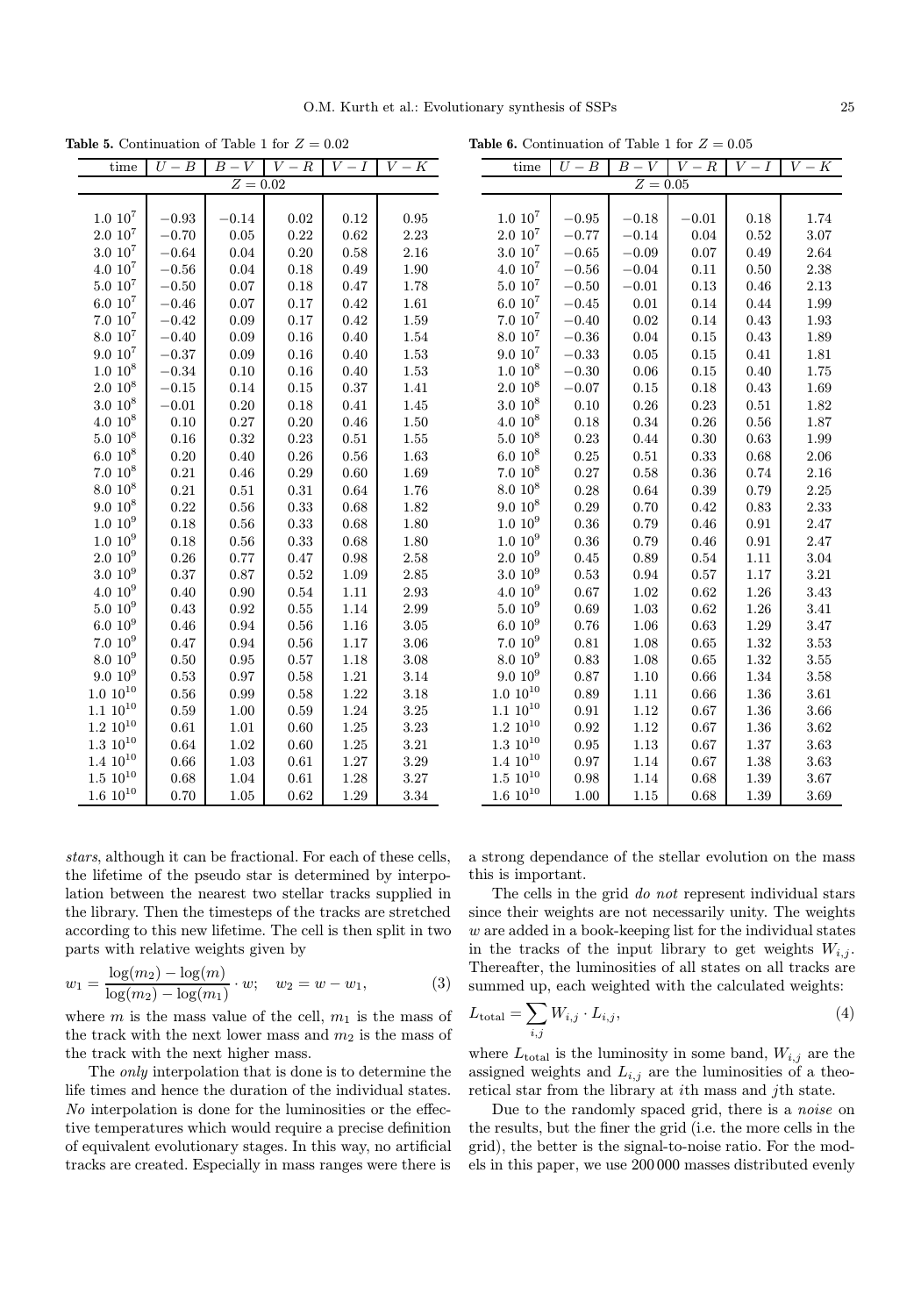in log mass and 1000 ages distributed evenly, which make up a grid of  $2 \times 10^8$  cells. Any further increase of the size of the grid does not give significantly better results. For more continuous SFRs, the grid can be coarser. Trivially the grid extends in time such that all stars are born in the burst interval, i.e. in the first  $10^7$  years. This implies that each  $\Delta t$  from Eq. (2) is equal to around 10<sup>4</sup> years.

For the same input physics data set, the Monte Carlo method has been tested in detail against the standard synthesis model for SSPs (Fritze - v. Alvensleben 1995). Results for solar metallicity are compared to those of various evolutionary synthesis codes including the isochrone synthesis code of Bruzual & Charlot in Sect. 4.3.

On our Linux Pentium II 300 MHz work stations a single run with a timestep of one Gyr needs a few minutes of cpu time for the evolution of an SSP over a Hubble time.

This method has many advantages. Models at any time can be calculated without the need of any interpolation between stellar evolutionary tracks avoiding the problem of defining equivalent evolutionary stages, i.e. only the time intervals of the individual tracks are interpolated (but not the temperatures or gravities and therefore the colours). It is also possible to use an arbitrary star formation history. In the future, this code will be extended to be able to work with arbitrary metallicities not covered by the stellar tracks available. Since this is an *evolutionary* synthesis code rather than a population synthesis code, it can also be extended to calculate the chemical enrichment of galaxies.

# 3. Variation of input parameters

#### 3.1. Stellar mass loss

The mass loss of stars, especially for low mass stars, is still not understood very well. A formulae often used to describe mass loss is Reimers' law:

$$
\dot{M} = 1.27 \ 10^{-5} \cdot \eta M^{-1} L^{1.5} T_{\text{eff}}^{-2},\tag{5}
$$

where the parameter  $\eta$  is not known a priori and is probably a function of metallicity.

On the horizontal branch, stars tend to be hotter the lower their mass, thus a *larger* value of  $\eta$  makes the HB population bluer.

In this work we adopt for  $\eta$  a value of 0.35 independent of metallicity for lack of better knowledge. For a careful study of the effects of changing  $\eta$  e.g. on the HB morphology see Buzzoni et al. (1989). Covino et al. (1994) present an extensive study of the effect of different HB morphologies of theoretical isochrones on the integrated colours.

We found that there is no signifcant effect of the HB morphology of observed Galactic globular clusters on the optical colours.

#### 3.2. Non-solar abundance ratios

There are many observations showing that the  $\alpha$ element-to-iron ratio is larger than solar for stars with low metallicities in the Milky Way (e.g. Furmann et al. 1995). Nevertheless, most stellar evolutionary track calculations for sub-solar metallicities use solar abundance ratios. Salaris et al. (1993) show that the effect of different  $\alpha$ -to-Fe element ratios on the stellar evolution can be accounted for by appropriately changing the conversion of global metallicity Z to [Fe/H]. Despite the observed  $\alpha$ -enhancement for metal poor stars in the MW, no correction is applied since we checked that a correction did not give better fits to the observations. In this paper,  $\log(\frac{Z}{Z_{\odot}}) (=:[M/H])$  was assumed to be equal to [Fe/H].

For absorption indices, any correction for  $\alpha$  - enhancement would be inappropriate for our models since we are using the index calibrations from Worthey, which depend *only* on the metallicity and not explicitily on  $\alpha$ /Fe] - element ratios. Since Worthey's index calibrations are determined from Galactic stars, the dependence of  $\alpha$  - enhancement on metallicity is so implicitly included.

Somewhat surprisingly we found no previous study that has examined the effect of  $\alpha$ /Fe] on the colours at fixed temperature. An analysis by Kurth (1998) shows that at least for solar type stars, the colour is only dependent on  $[Fe/H]$  and not on  $[Mg/Fe]$ .

There may still be an effect of non-solar abundance ratios on the morphology of the horizontal branch, but since our models agree with the observations no further investigation in this direction is attempted at the present stage.

# 4. Results

#### 4.1. Colours

Figures 1 and 2 show the evolution of  $B - V$  and  $V - I$ versus time of our SSPs on a logaritmic time scale for all metallicities. After a few Gyrs the changes in both colours become very slow, and the metallicity dependence becomes more important. Tables 1 through 3 give the time evolution of all our broad band colours from  $U$  to  $K$  for 6 metallicities from  $Z = 0.0001$  to  $Z = 0.05$  for a wide range of ages.

In Figs. 3 and 4 the colours  $B-V$  and  $V-I$  are shown as a function of metallicity for the models at evolutionary ages of 10, 12 and 15 Gyr together with colors of dereddened GCs from the McMaster catalogue (Harris 1996). In general, we see a good agreement between the models and the observed clusters. The large spread in colour in the observed clusters probably arises from observational errors.

It can also be seen in both models and observations, that for very low metallicities the colour-metallicity relation cannot be expressed by a simple linear function. For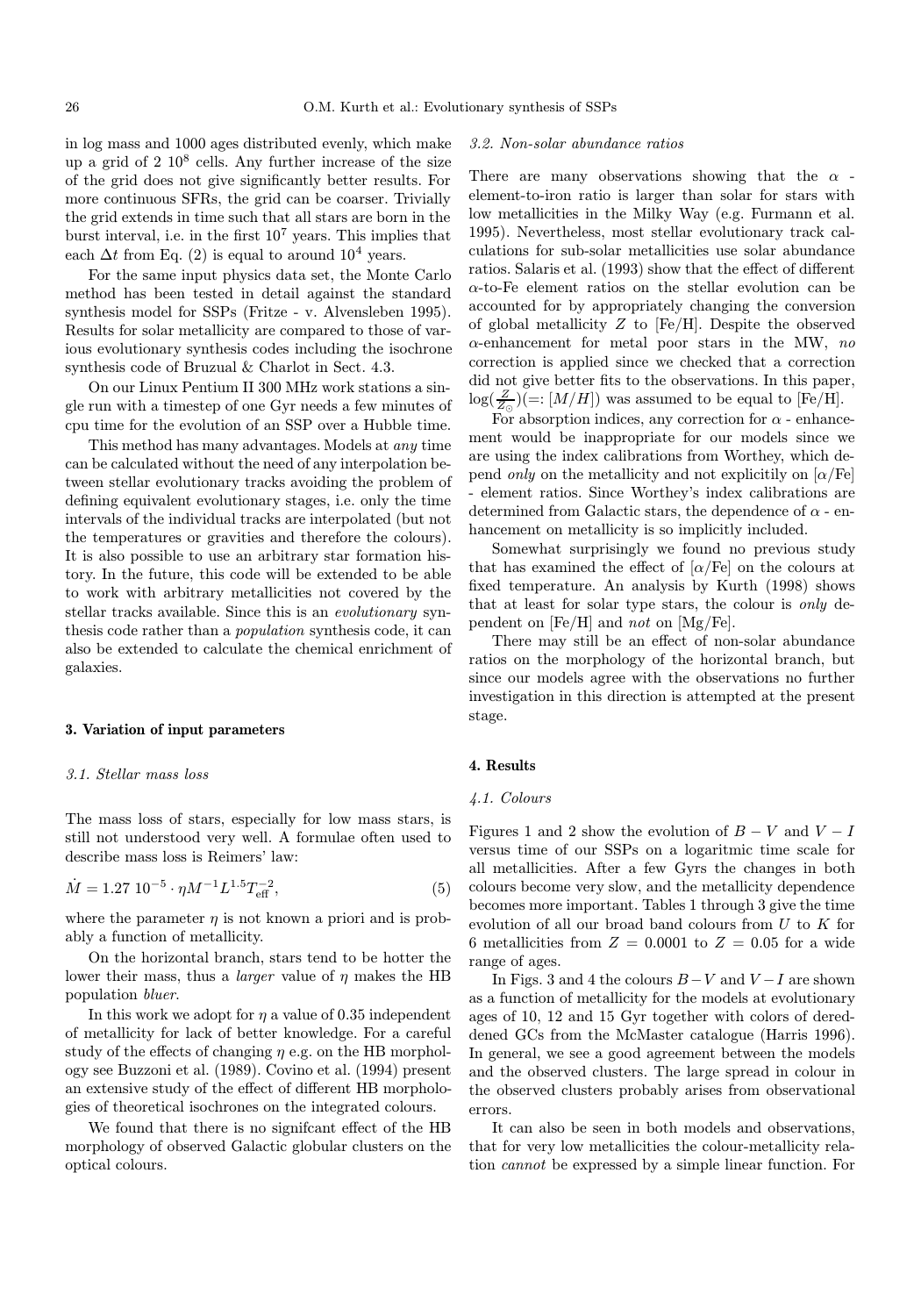Table 7. Indices. Time is in years. See Worthey (1994) for index definitions

| time                | $H_{\beta}$ | Mg <sub>1</sub> | Mg <sub>2</sub> | $Mg_b$     | Fe5270       | $\rm Fe5335$ | NaD      | TiO <sub>1</sub> | TiO <sub>2</sub> |
|---------------------|-------------|-----------------|-----------------|------------|--------------|--------------|----------|------------------|------------------|
|                     |             |                 |                 |            | $Z = 0.0001$ |              |          |                  |                  |
|                     |             |                 |                 |            |              |              |          |                  |                  |
| $5.0\ 10^8$         | 6.50        | 0.020           | $-0.003$        | 0.11       | $-1.31$      | 0.20         | 2.12     | 0.013            | $-0.006$         |
| $1.010^{9}$         | 6.38        | 0.014           | 0.002           | 0.30       | $-0.99$      | 0.31         | $2.41\,$ | 0.013            | $-0.005$         |
| $2.010^{9}$         | 4.94        | 0.003           | 0.009           | 0.31       | $-0.49$      | 0.38         | $2.36\,$ | 0.013            | $-0.003$         |
| 3.0 10 <sup>9</sup> | 4.64        | 0.001           | 0.013           | 0.44       | $-0.36$      | 0.44         | 2.44     | 0.013            | $-0.003$         |
| 4.0 10 <sup>9</sup> | 4.21        | 0.000           | 0.015           | 0.49       | $-0.23$      | 0.48         | 2.48     | 0.013            | $-0.003$         |
| $5.0\ 10^9$         | 3.89        | $-0.000$        | 0.017           | 0.52       | $-0.16$      | $0.51\,$     | $2.50\,$ | 0.012            | $-0.003$         |
| $6.010^{9}$         | 3.57        | 0.000           | 0.019           | 0.53       | $-0.09$      | 0.53         | 2.50     | 0.012            | $-0.004$         |
| $7.010^{9}$         | 3.33        | 0.001           | 0.019           | 0.51       | $-0.03$      | 0.56         | 2.54     | 0.012            | $-0.004$         |
| 8.0 10 <sup>9</sup> | 3.13        | 0.001           | 0.018           | 0.47       | 0.02         | 0.58         | $2.57\,$ | 0.012            | $-0.004$         |
| $9.010^{9}$         | 3.01        | 0.002           | 0.018           | 0.43       | 0.05         | 0.61         | 2.61     | 0.011            | $-0.005$         |
| $1.0 10^{10}$       | 2.95        | 0.003           | 0.018           | 0.44       | 0.07         | 0.62         | 2.62     | 0.011            | $-0.005$         |
| $1.1 \ 10^{10}$     | 2.90        | 0.004           | 0.019           | 0.46       | 0.09         | 0.63         | 2.64     | 0.011            | $-0.005$         |
| $1.2~10^{10}$       |             |                 |                 |            |              |              |          |                  |                  |
| $1.3\ 10^{10}$      | 2.90        | 0.004           | 0.020           | 0.48       | 0.10         | 0.64         | 2.65     | 0.011            | $-0.005$         |
| $1.4~10^{10}$       | 2.92        | 0.005           | $\,0.021\,$     | 0.50       | 0.11         | 0.65         | 2.64     | 0.011            | $-0.006$         |
|                     | 2.94        | 0.007           | 0.023           | $\rm 0.53$ | 0.11         | 0.66         | 2.68     | 0.010            | $-0.006$         |
| $1.5\ 10^{10}$      | 2.92        | 0.008           | 0.024           | 0.54       | 0.12         | 0.67         | $2.69\,$ | 0.010            | $-0.006$         |
| $1.6 10^{10}$       | 2.93        | 0.010           | 0.026           | 0.57       | 0.12         | 0.69         | 2.74     | 0.010            | $-0.007$         |
|                     |             |                 |                 |            | $Z = 0.0004$ |              |          |                  |                  |
|                     |             |                 |                 |            |              |              |          |                  |                  |
| $5.0 10^8$          | 6.14        | 0.010           | 0.014           | 0.35       | $-0.60$      | 0.02         | 1.85     | 0.013            | $-0.005$         |
| 1.0 10 <sup>9</sup> | 5.33        | 0.004           | 0.023           | 0.35       | $-0.18$      | 0.22         | 2.15     | 0.013            | $-0.003$         |
| $2.010^{9}$         | 4.43        | 0.003           | 0.026           | 0.68       | 0.30         | 0.43         | 2.05     | 0.013            | $-0.001$         |
| $3.0\ 10^9$         | 4.16        | 0.003           | 0.028           | 0.71       | $0.37\,$     | 0.46         | 2.04     | 0.013            | $-0.001$         |
| $4.0 10^{9}$        | 3.79        | 0.003           | 0.031           | 0.76       | 0.47         | 0.52         | 2.08     | 0.013            | $-0.001$         |
| $5.010^{9}$         | 3.47        | 0.003           | 0.033           | 0.80       | 0.54         | 0.56         | 2.10     | 0.013            | $-0.001$         |
| $6.010^{9}$         | 3.17        | 0.004           | 0.038           | 0.88       | 0.62         | 0.61         | 2.14     | 0.013            | $-0.001$         |
| $7.010^{9}$         | 2.97        | 0.006           | 0.042           | 0.94       | $0.67\,$     | 0.65         | 2.18     | 0.012            | $-0.002$         |
| $8.0 10^{9}$        | 2.80        | 0.006           | 0.043           | 0.95       | 0.72         | 0.68         | 2.21     | 0.012            | $-0.002$         |
| 9.0 10 <sup>9</sup> | 2.66        | 0.007           | 0.044           | 0.93       | 0.76         | 0.70         | 2.23     | 0.012            | $-0.002$         |
| $1.0 10^{10}$       | 2.58        | 0.008           | 0.044           | 0.90       | 0.78         | 0.72         | $2.28\,$ | 0.012            | $-0.002$         |
| $1.1~10^{10}$       | 2.50        | 0.009           | 0.044           | 0.88       | 0.80         | 0.74         | $2.31\,$ | 0.012            | $-0.002$         |
| $1.2~10^{10}$       | 2.42        | 0.009           | 0.044           | 0.85       | 0.83         | 0.76         | 2.31     | 0.011            | $-0.002$         |
| $1.3~10^{10}$       | 2.38        | 0.010           | 0.045           | 0.84       | 0.85         | 0.77         | $2.32\,$ | 0.011            | $-0.002$         |
| $1.4~10^{10}$       | 2.42        | 0.011           | 0.046           | 0.85       | 0.85         | 0.78         | $2.32\,$ | 0.011            | $-0.003$         |
| $1.5\ 10^{10}$      | 2.59        | 0.012           | 0.048           | 0.89       | 0.81         | 0.77         | 2.33     | 0.011            | $-0.003$         |
| $1.6~10^{10}$       | 2.58        | 0.013           | 0.049           | 0.91       | 0.83         | 0.78         | 2.33     | 0.011            | $-0.003$         |
|                     |             |                 |                 |            | $Z = 0.004$  |              |          |                  |                  |
|                     |             |                 |                 |            |              |              |          |                  |                  |
| $5.0 10^8$          | 6.10        | 0.016           | 0.048           | 0.85       | $0.56\,$     | 0.39         | 1.50     | 0.016            | 0.003            |
| $1.010^{9}$         | $5.31\,$    | 0.017           | 0.061           | 1.14       | $\rm 0.96$   | $0.70\,$     | 1.80     | 0.014            | 0.001            |
| $2.0 10^{9}$        | $3.66\,$    | 0.030           | $\,0.095\,$     | 1.64       | $1.53\,$     | $1.15\,$     | 1.72     | 0.020            | 0.016            |
| $3.0\ 10^9$         | 2.79        | 0.037           | 0.111           | 1.86       | $1.78\,$     | $1.35\,$     | 1.72     | 0.024            | 0.024            |
| $4.010^{9}$         | 2.63        | 0.038           | 0.112           | 1.84       | 1.80         | $1.38\,$     | 1.81     | 0.025            | 0.026            |
| $5.010^{9}$         | 2.42        | 0.041           | 0.117           | $1.92\,$   | $1.86\,$     | $1.45\,$     | 1.91     | 0.026            | 0.029            |
| $6.010^{9}$         | $2.26\,$    | 0.044           | 0.124           | $2.02\,$   | 1.92         | $1.51\,$     | 1.99     | 0.028            | 0.032            |
| $7.010^{9}$         | 2.12        | 0.047           | 0.129           | 2.10       | 1.98         | $1.56\,$     | $2.04\,$ | 0.029            | 0.034            |
| 8.0 10 <sup>9</sup> | $2.03\,$    | 0.049           | 0.133           | $2.18\,$   | $2.01\,$     | 1.60         | $2.11\,$ | 0.029            | 0.034            |
| $9.010^{9}$         |             |                 |                 |            |              |              |          |                  |                  |
| $1.0 10^{10}$       | $1.97\,$    | $\,0.052\,$     | $\,0.138\,$     | $2.26\,$   | 2.04         | $1.64\,$     | $2.20\,$ | 0.030            | 0.036            |
|                     | 1.90        | 0.054           | 0.141           | $2.32\,$   | $2.08\,$     | $1.68\,$     | $2.29\,$ | 0.030            | 0.036            |
| $1.1~10^{10}$       | $1.86\,$    | 0.057           | 0.146           | $2.39\,$   | $2.11\,$     | $1.72\,$     | $2.38\,$ | 0.030            | 0.037            |
| $1.2 \,\, 10^{10}$  | 1.82        | 0.059           | 0.150           | 2.45       | 2.13         | $1.76\,$     | 2.48     | 0.031            | 0.039            |
| $1.3~10^{10}$       | 1.78        | 0.062           | $\!0.155$       | $2.52\,$   | $2.16\,$     | 1.80         | $2.57\,$ | 0.033            | 0.043            |
| $1.4~10^{10}$       | $1.77\,$    | 0.062           | 0.156           | $2.54\,$   | $2.16\,$     | 1.80         | 2.59     | 0.032            | 0.041            |
| $1.5 \ 10^{10}$     | $1.77\,$    | 0.062           | 0.158           | $2.55\,$   | $2.16\,$     | 1.80         | $2.60\,$ | 0.033            | 0.042            |
| $1.6 10^{10}$       | $1.76\,$    | $\,0.063\,$     | 0.162           | $2.57\,$   | $2.17\,$     | 1.82         | $2.61\,$ | 0.033            | $\,0.042\,$      |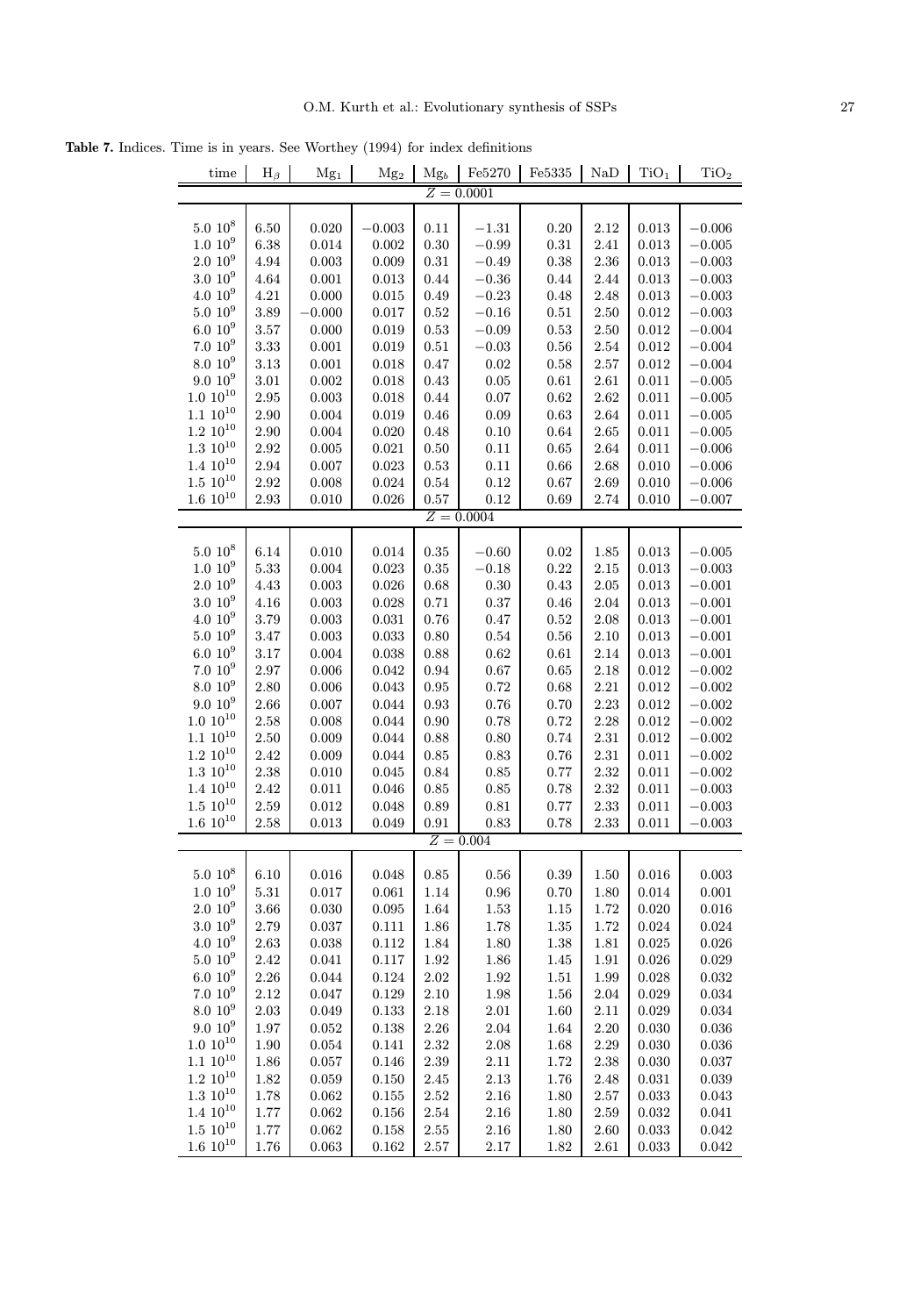Table 8. Continuation of Table 7

| time                | $H_{\beta}$ | Mg <sub>1</sub> | Mg <sub>2</sub> | $Mg_b$            | Fe5270      | $\rm Fe5335$ | NaD      | TiO <sub>1</sub> | TiO <sub>2</sub> |
|---------------------|-------------|-----------------|-----------------|-------------------|-------------|--------------|----------|------------------|------------------|
|                     |             |                 |                 |                   | $Z = 0.008$ |              |          |                  |                  |
|                     |             |                 |                 |                   |             |              |          |                  |                  |
| $5.0 10^8$          | 6.41        | 0.018           | 0.057           | 0.98              | 0.84        | 0.59         | 1.39     | 0.016            | 0.004            |
| $1.0~10^{9}$        | 5.05        | 0.022           | 0.076           | 1.38              | $1.31\,$    | 1.00         | 1.69     | 0.016            | 0.005            |
| $2.010^{9}$         | 3.16        | 0.044           | 0.128           | $2.01\,$          | $1.95\,$    | 1.57         | 1.94     | 0.030            | 0.035            |
| $3.0\ 10^9$         | 2.50        | 0.055           | 0.147           | $2.32\,$          | $2.19\,$    | $1.81\,$     | 2.13     | 0.034            | 0.044            |
| $4.0~10^{9}$        | 2.41        | 0.055           | 0.149           | $2.38\,$          | $2.17\,$    | $1.81\,$     | 2.23     | 0.034            | 0.043            |
| $5.0\ 10^9$         | $2.25\,$    | 0.058           | 0.157           | $2.52\,$          | $2.23\,$    | 1.88         | 2.32     | 0.035            | $\,0.046\,$      |
| $6.010^{9}$         | $2.05\,$    | 0.065           | 0.170           | $2.68\,$          | $2.34\,$    | $1.99\,$     | 2.41     | 0.038            | 0.051            |
| 7.010 <sup>9</sup>  | 1.97        | 0.067           | 0.175           | 2.76              | $2.38\,$    | 2.03         | 2.48     | 0.038            | 0.052            |
| $8.0~10^{9}$        | 1.89        | 0.070           | 0.180           | 2.84              | 2.42        | $2.08\,$     | 2.55     | 0.039            | 0.053            |
| $9.0\ 10^9$         | 1.82        | 0.072           | 0.184           | $2.90\,$          | $2.45\,$    | $2.11\,$     | 2.60     | 0.038            | 0.052            |
| $1.0 10^{10}$       | 1.76        | 0.075           | 0.189           | $\phantom{-}2.96$ | $2.49\,$    | $2.15\,$     | 2.66     | 0.039            | 0.054            |
| $1.1\ 10^{10}$      | 1.70        | 0.077           | 0.194           | $3.02\,$          | $2.53\,$    | $2.19\,$     | 2.71     | 0.040            | 0.055            |
| $1.2~10^{10}$       | 1.64        | 0.080           | 0.198           | $3.07\,$          | $2.56\,$    | $2.23\,$     | 2.77     | 0.041            | 0.057            |
| $1.3\ 10^{10}$      | 1.59        | 0.082           | 0.200           | $3.09\,$          | $2.58\,$    | $2.25\,$     | 2.80     | 0.039            | 0.054            |
| $1.4~10^{10}$       | $1.56\,$    | 0.084           | 0.203           | $3.13\,$          | $2.60\,$    | $2.27\,$     | 2.86     | 0.042            | 0.059            |
| $1.5\ 10^{10}$      | 1.54        | 0.085           | 0.206           | 3.16              | $2.61\,$    | $2.29\,$     | $2.93\,$ | 0.042            | 0.059            |
| $1.6\ 10^{10}$      | $1.52\,$    | 0.087           | 0.208           | 3.19              | $2.62\,$    | 2.32         | 2.99     | $\,0.042\,$      | 0.059            |
|                     |             |                 |                 |                   | $Z = 0.02$  |              |          |                  |                  |
| $5.0 10^8$          | 6.41        | 0.018           | 0.079           | 1.22              | 1.28        | $1.00\,$     | 1.33     | 0.020            | 0.010            |
| $1.0~10^{9}$        | 4.44        | 0.027           | 0.108           | 1.78              | $1.80\,$    | $1.51\,$     | 1.70     | 0.021            | 0.014            |
| $2.0\ 10^9$         | 2.78        | 0.066           | 0.172           | 2.58              | 2.43        | 2.18         | 2.48     | 0.036            | 0.049            |
| 3.0 10 <sup>9</sup> | 2.20        | 0.084           | 0.204           | $3.10\,$          | 2.72        | $2.47\,$     | 2.80     | 0.039            | 0.056            |
| $4.0\ 10^9$         | $2.02\,$    | 0.090           | 0.216           | $3.28\,$          | 2.80        | $2.56\,$     | 2.93     | 0.040            | 0.058            |
| $5.010^{9}$         | 1.90        | 0.095           | 0.225           | $3.41\,$          | $2.86\,$    | 2.63         | $3.04\,$ | 0.040            | 0.059            |
| $6.010^{9}$         | 1.81        | 0.100           | 0.233           | $3.51\,$          | $2.91\,$    | 2.69         | $3.15\,$ | 0.042            | 0.062            |
| $7.010^{9}$         | 1.74        | 0.102           | 0.237           | $3.58\,$          | $\;\:2.94$  | $2.73\,$     | $3.23\,$ | 0.042            | 0.062            |
| $8.0~10^{9}$        | 1.68        | 0.104           | 0.242           | $3.65\,$          | $2.98\,$    | $2.77\,$     | 3.30     | 0.042            | 0.063            |
| $9.010^{9}$         | 1.60        | 0.109           | 0.250           | $3.73\,$          | $3.04\,$    | $2.84\,$     | 3.39     | 0.043            | 0.065            |
| $1.0 10^{10}$       | 1.54        | 0.113           | 0.256           | 3.79              | $3.08\,$    | 2.89         | 3.48     | 0.044            | 0.066            |
| $1.1~10^{10}$       | 1.49        | 0.116           | 0.261           | $3.85\,$          | $3.12\,$    | 2.93         | 3.55     | 0.045            | 0.069            |
| $1.2~10^{10}$       | 1.44        | 0.118           | 0.265           | $3.89\,$          | $3.15\,$    | 2.96         | $3.61\,$ | 0.045            | 0.069            |
| $1.3\ 10^{10}$      | 1.39        | 0.121           | 0.269           | 3.93              | 3.18        | $3.00\,$     | 3.67     | 0.045            | 0.069            |
| $1.4~10^{10}$       | $1.35\,$    | 0.123           | 0.273           | 3.97              | $3.21\,$    | $3.03\,$     | 3.73     | 0.046            | 0.072            |
| $1.5\ 10^{10}$      | $1.32\,$    | 0.125           | 0.276           | 4.01              | $3.23\,$    | $3.06\,$     | 3.78     | 0.046            | 0.072            |
| $1.6 10^{10}$       | 1.29        | 0.127           | 0.278           | 4.03              | $3.25\,$    | 3.08         | 3.83     | 0.047            | 0.073            |
|                     |             |                 |                 |                   | $Z = 0.05$  |              |          |                  |                  |
|                     |             |                 |                 |                   |             |              |          |                  |                  |
| $5.0\ 10^8$         | 5.79        | 0.035           | 0.116           | 1.70              | 1.89        | 1.74         | 1.87     | 0.023            | 0.021            |
| $1.0~10^{9}$        | 3.15        | 0.079           | 0.194           | $2.84\,$          | $2.78\,$    | $2.66\,$     | $2.89\,$ | 0.026            | 0.032            |
| $2.010^{9}$         | $2.29\,$    | 0.103           | 0.235           | 3.46              | $3.04\,$    | $3.01\,$     | $3.29\,$ | 0.041            | 0.065            |
| 3.0 10 <sup>9</sup> | 1.97        | 0.114           | $0.256\,$       | $3.81\,$          | $3.18\,$    | $3.18\,$     | $3.52\,$ | 0.043            | 0.070            |
| $4.0~10^{9}$        | 1.66        | 0.140           | 0.294           | 4.22              | $3.45\,$    | 3.48         | 4.01     | 0.049            | 0.084            |
| $5.0~10^{9}$        | 1.59        | 0.140           | 0.297           | 4.30              | $3.46\,$    | 3.50         | 4.06     | 0.048            | 0.082            |
| $6.010^{9}$         | 1.46        | 0.149           | 0.311           | 4.44              | $3.55\,$    | $3.61\,$     | 4.25     | 0.050            | 0.086            |
| 7.010 <sup>9</sup>  | 1.38        | 0.156           | 0.322           | 4.54              | $3.62\,$    | 3.69         | 4.41     | 0.052            | 0.090            |
| 8.0 10 <sup>9</sup> | 1.33        | 0.159           | 0.327           | 4.60              | $3.66\,$    | 3.73         | 4.52     | $\,0.052\,$      | 0.090            |
| $9.010^{9}$         | $1.27\,$    | 0.164           | $\,0.335\,$     | 4.68              | $3.71\,$    | 3.79         | 4.66     | $\,0.053\,$      | 0.093            |
| $1.0 10^{10}$       | $1.23\,$    | 0.168           | $\!0.342$       | 4.74              | $3.76\,$    | $3.84\,$     | 4.79     | $\,0.054\,$      | 0.096            |
| $1.1~10^{10}$       | $1.20\,$    | 0.170           | 0.345           | 4.77              | $3.79\,$    | 3.88         | 4.89     | 0.055            | 0.096            |
| $1.2~10^{10}$       | $1.17\,$    | 0.172           | 0.349           | 4.81              | $3.82\,$    | $3.91\,$     | 5.00     | 0.055            | 0.095            |
| $1.3 \,\, 10^{10}$  | 1.13        | 0.175           | 0.355           | $4.86\,$          | $3.86\,$    | $3.95\,$     | 5.11     | $\,0.055\,$      | 0.096            |
| $1.4~10^{10}$       | $1.10\,$    | 0.178           | 0.359           | 4.89              | $3.89\,$    | 3.99         | $5.20\,$ | 0.055            | $\,0.096\,$      |
| $1.5~10^{10}$       | $1.07\,$    | 0.180           | 0.362           | $4.92\,$          | 3.91        | 4.02         | 5.28     | 0.056            | 0.098            |
| $1.6\ 10^{10}$      | $1.05\,$    | $\!0.182$       | $\,0.365\,$     | $4.94\,$          | $3.93\,$    | $4.04\,$     | 5.34     | $\,0.056\,$      | 0.098            |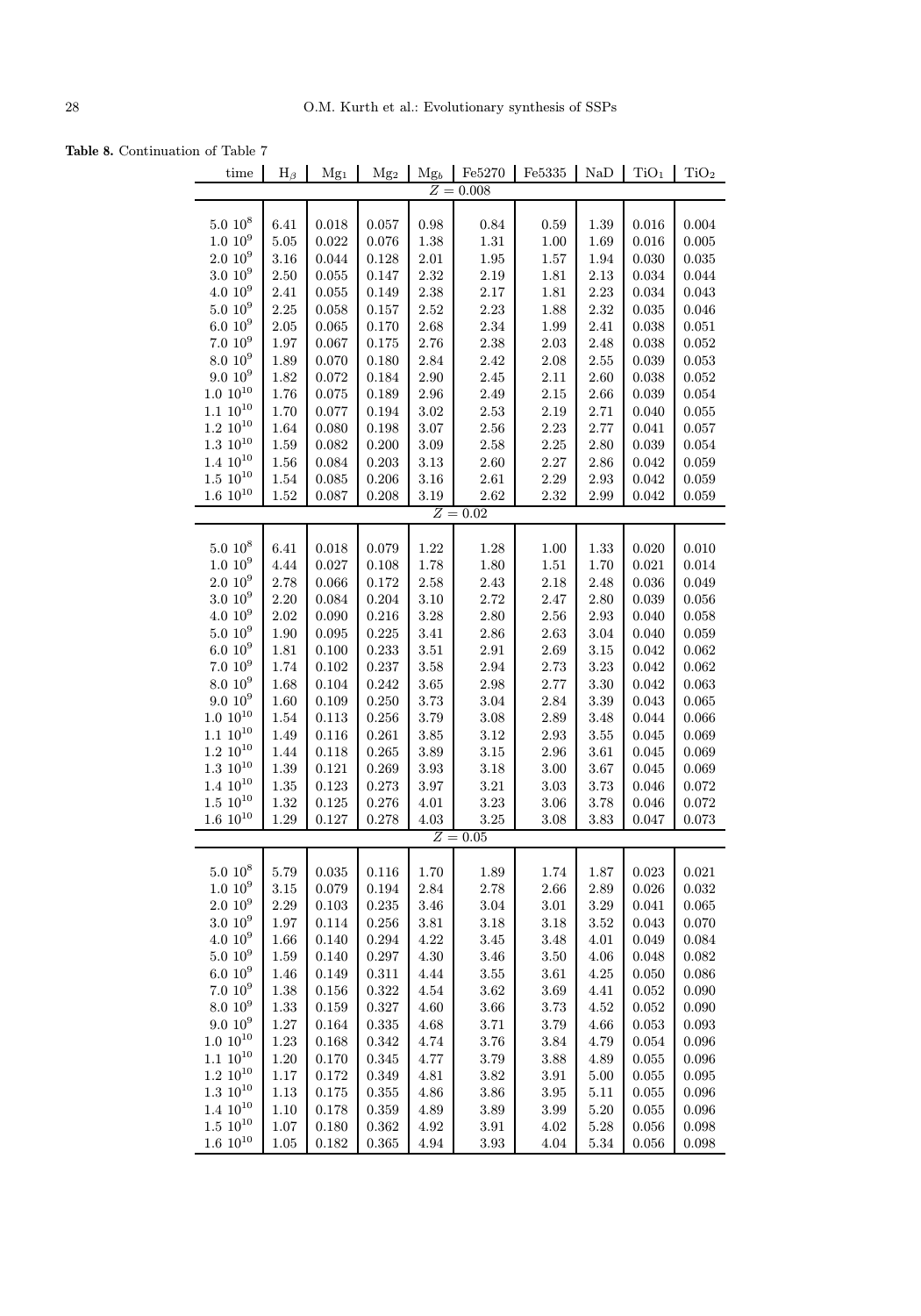$[M/H] \lesssim -1.7$ , the relation becomes significantly flatter. The flattening is particularly pronounced in  $V - I$ . The models also show that the  $(V - I)$ -metallicity relation steepens for  $[M/H] > 0$ . Very often the metallicity is calculated for globular cluster systems in other galaxies from  $V - I$  using a simple linear regression line calculated from Galactic GCs. The models show that this approach is dangerous for metallicities higher than those of Galactic GCs. A quadratic or higher order fit would not improve things if calculated for low metallicities and applied to higher metallicities as it would include further uncertainties. Therefore a theoretical calibration like the one provided here is to be preferred.

#### 4.2. Indices

In Figs. 5 and 6 we plot against metallicity the indices  $Mg_2$ and Fe5270 from our models and those of Galactic clusters from Burstein (1984). The agreement of the models with the observations is very good over the metalicity range covered by the data. Model calibrations of both Mg<sup>2</sup> and Fe5270 as functions of metallicity are almost independent of age for ages close to a Hubble time.

Figure 7 shows the  $H_\beta$  index against the Mg<sub>2</sub> for Galactic GCs and clusters from M 31. As can be seen in the figure the  $H_\beta$  index is higher for higher metallicity for the M 31 GCs than for the Milky Way clusters. This was already noted by Burstein (1984) though the reason for this discrepancy is still unknown. The models fall right between the two groups. It can also be seen that the  $H_\beta$  to Mg<sup>2</sup> relation is dependent largely on age. If it were not for the large spread present in the  $\rm H_{\beta}$  observations this index would be a good tool to disentangle age from metallicity.

The Fe5335 and  $TiO<sub>1</sub>$  are plotted against Mg<sub>2</sub> for observations from Burstein in Figs. 8 and 9 respectively. Both the relations between the Fe5335 and  $TiO<sub>1</sub>$  indices and Mg<sup>2</sup> are virtually independent of model age for ages close to a Hubble time.

In Fig. 10 we show the model index  $Mg_2$  against metallicity for a wide range of ages from 0.5 to 12 Gyrs.

#### 4.3. Comparison with other authors

We compared our results with those of Bruzual & Charlot (BC96) (1996), Vazdekis et al. (1996), Worthey (1994), Tantalo et al. (1996) (for  $B - V$ ) and Tantalo et al. (1998) (for  $Mg_2$ ). With the exception of the models from Worthey, all models are based on the Padua tracks.

Our  $B-V$  - colours are very close to those of the BC96 models. This is surprising since they also calibrated their colours with the library from Lejeune. The models from Vazdekis et al. are bluer at all times. They use a different empirical calibration. The  $B - V$  - colours for all models seem to converge at high ages.

The calibration of the indices are from Worthey (1994) for all models with the exception of the models from Tantalo et al. (1998), who use the empirical calibrations from Borges et al.  $(1995)$  for Mg<sub>2</sub> which depend on the [Mg/Fe] ratio.

Our  $Mg_2$  indices are lower than those of BC96 and Vazdekis at high ages by less than 0.02 mag, but more close to those of Worthey. Probably due to the different calibrations for their indices, the  $Mg_2$  indices of Tantalo et al. are lower than those of all the other models considered here.

#### 5. Summary

In this work we present Monte-Carlo evolutionary synthesis models for SSPs which cover a wide range in metallicity, from  $Z = 0.0001$  to  $Z = 0.05$ , using most recent and complete sets of input physics: stellar evolutionary tracks for stellar masses from 0.08  $M_{\odot}$  to 120  $M_{\odot}$ , including post helium flash evolution and mass loss, model atmosphere libraries also covering late stellar types and giving colours from  $U$  to  $K$  in agreement with observations and empirical calibrations for a series of absorption indices.

We obtain theoretical calibrations of colours and indices in terms of metallicity which for model ages of 10 − 15 Gys agree closely with observations of GCs. The theoretical calibrations extend beyond the range of observed GCs, i.e. to a metallicity up to  $[M/H] \leq 0.4$ . Moreover, our models provide these theoretical calibrations for all ages from cluster formation to 15 Gyrs and thus can also be applied in the interpretation of young star cluster systems observed in many interacting and starburst galaxies.

The complete model files are available via WWW on http://www.uni-sw.gwdg.de/õkurth/ssp.html. There are also models with different parameters for the IMF and for mass loss available.

Acknowledgements. We thank Thibault Lejeune for providing us his library of theoretical stellar spectra, Isabelle Baraffe for providing us with her tracks for the low mass stars and our anonymous referee for valuable and instructive suggestions. This work was supported by the German Deutsche Forschungsgemeinschaft, DFG project number FR 916/3-1.

#### References

Ashman K.M., Zepf S.E., 1992, ApJ 384, 50

- Bessell M.S., Brett J.M., 1988, PASP 100, 1134
- Bessell M.S., Brett J.M., Scholz M., Wood P.R., 1989, A&AS 77, 1
- Bessell M.S., Brett J.M., Scholz M., Wood P.R., 1991, A&AS 89, 335
- Bressan A., Fagotto F., Bertelli G., Chiosi C., 1993, A&AS 100, 647